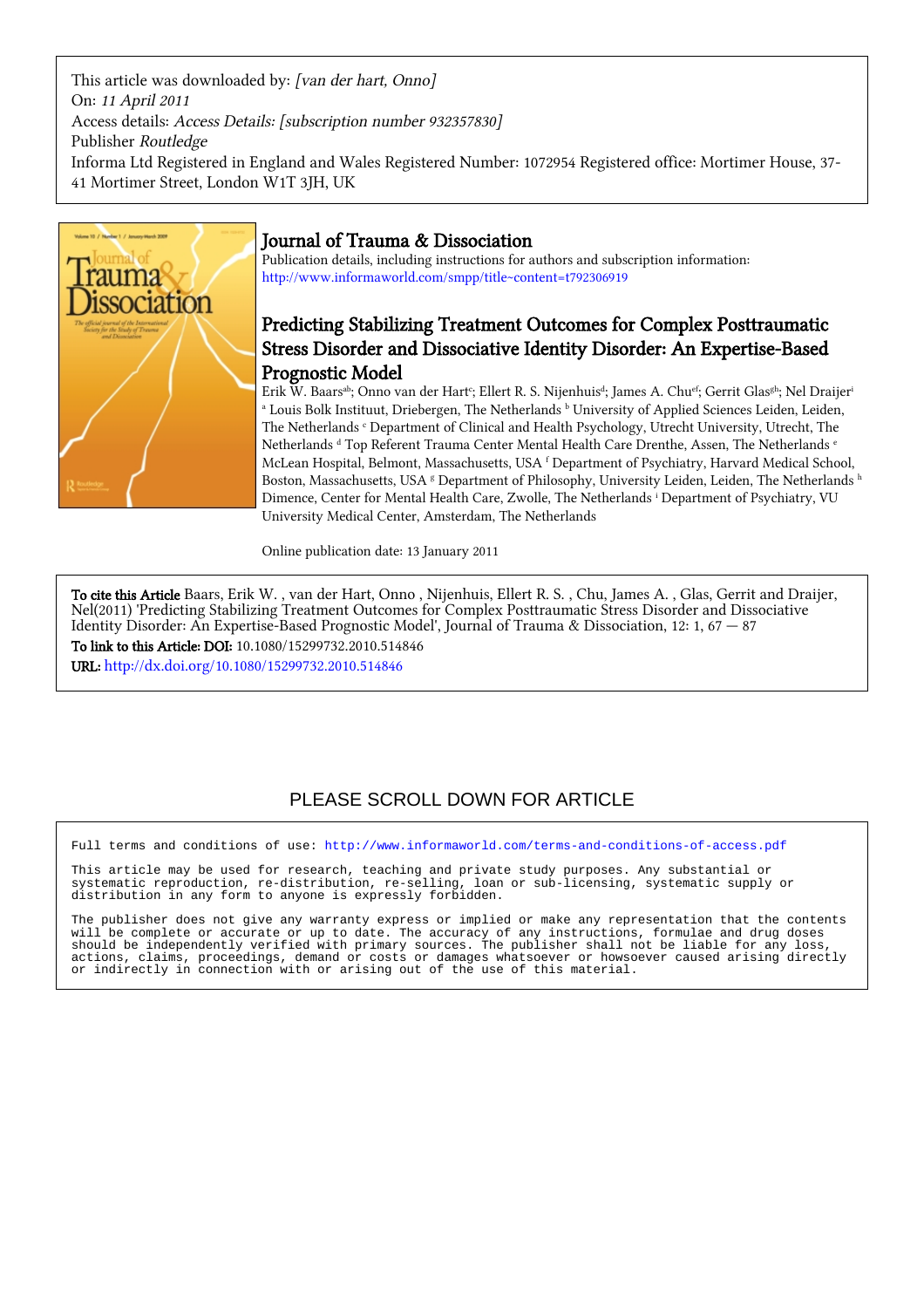*Journal of Trauma & Dissociation*, 12:67–87, 2011 Copyright © Taylor & Francis Group, LLC ISSN: 1529-9732 print/1529-9740 online DOI: 10.1080/15299732.2010.514846



# **Predicting Stabilizing Treatment Outcomes for Complex Posttraumatic Stress Disorder and Dissociative Identity Disorder: An Expertise-Based Prognostic Model**

#### ERIK W. BAARS, MD

*Louis Bolk Instituut, Driebergen; and the University of Applied Sciences Leiden, Leiden, The Netherlands*

ONNO VAN DER HART, PhD *Department of Clinical and Health Psychology, Utrecht University, Utrecht, The Netherlands*

#### ELLERT R. S. NIJENHUIS, PhD

*Top Referent Trauma Center Mental Health Care Drenthe, Assen, The Netherlands*

### JAMES A. CHU, MD

*McLean Hospital, Belmont, Massachusetts, USA; and Department of Psychiatry, Harvard Medical School, Boston, Massachusetts, USA*

#### GERRIT GLAS, MD, PhD

*Department of Philosophy, University Leiden, Leiden, The Netherlands; and Dimence, Center for Mental Health Care, Zwolle, The Netherlands*

#### NEL DRAIJER, PhD

*Department of Psychiatry, VU University Medical Center, Amsterdam, The Netherlands*

*The purpose of this study was to develop an expertise-based prognostic model for the treatment of complex posttraumatic stress disorder (PTSD) and dissociative identity disorder (DID). We developed a survey in 2 rounds: In the first round we surveyed 42 experienced therapists (22 DID and 20 complex PTSD therapists), and in the second round we surveyed a subset of 22 of the 42 therapists (13 DID and 9 complex PTSD therapists). First, we drew*

Received 20 February 2009; accepted 12 June 2010.

Address correspondence to Erik W. Baars, MD, Louis Bolk Instituut, Hoofdstraat 24, NL-3972 LA Driebergen, The Netherlands. E-mail: e.baars@louisbolk.nl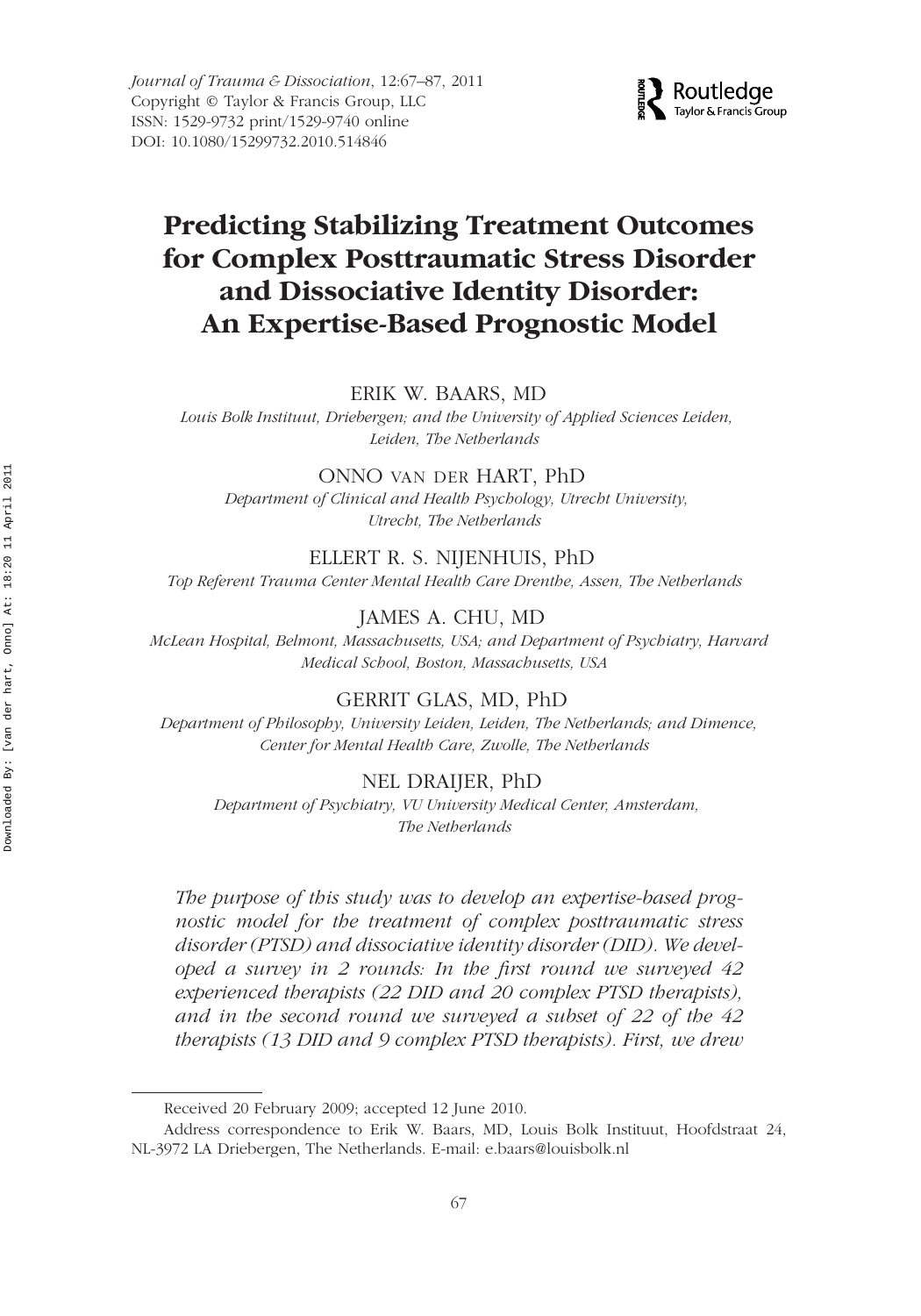*on therapists' knowledge of prognostic factors for stabilization-oriented treatment of complex PTSD and DID. Second, therapists prioritized a list of prognostic factors by estimating the size of each variable's prognostic effect; we clustered these factors according to content and named the clusters. Next, concept mapping methodology and statistical analyses (including principal components analyses) were used to transform individual judgments into weighted group judgments for clusters of items. A prognostic model, based on consensually determined estimates of effect sizes, of 8 clusters containing 51 factors for both complex PTSD and DID was formed. It includes the clusters lack of motivation, lack of healthy relationships, lack of healthy therapeutic relationships, lack of other internal and external resources, serious Axis I comorbidity, serious Axis II comorbidity, poor attachment, and self-destruction. In addition, a set of 5 DID-specific items was constructed. The model is supportive of the current phase-oriented treatment model, emphasizing the strengthening of the therapeutic relationship and the patient's resources in the initial stabilization phase. Further research is needed to test the model's statistical and clinical validity.*

*KEYWORDS prognosis, DID, complex PTSD, DESNOS, stabilizing treatment, stabilization phase*

Prospective longitudinal and retrospective studies have demonstrated that chronic childhood abuse and neglect may have pervasive effects on adult functioning (e.g., Anda et al., 2006; MacMillan et al., 2001; Putnam, 2003; Springer, Sheridan, Kuo, & Carnes, 2007; Teicher, Andersen, Polcari, Anderson, & Navalta, 2002). Childhood abuse and neglect has been found to be associated with borderline personality disorder (Herman, Perry, & Van der Kolk, 1989; Ogata et al., 1990); somatization disorder (Saxe et al., 1994); eating disorders (Herzog, Staley, Carmody, Robbins, & Van der Kolk, 1993); sexual disorders (Putnam, 2003); *Diagnostic and Statistical Manual of Mental Disorders* (4th ed. [*DSM–IV*]) Axis I diagnoses of dissociative disorders (Boon & Draijer, 1993; Ross et al., 1991; Ross, Norton, & Wozney, 1989); posttraumatic stress disorder (PTSD; Bremner, Southwick, Johnson, Yehuda, & Charney, 1993; Widom, 1999); substance abuse disorders (Putnam, 2003); and a range of persistent symptoms more complicated than those of PTSD, often called complex PTSD (Herman, 1992) or disorders of extreme stress not otherwise specified (DESNOS; Pelcovitz et al., 1997; Roth, Newman, Pelcovitz, Van der Kolk, & Mandel, 1997). In this article, we refer to the DESNOS symptom clusters as the diagnosis of complex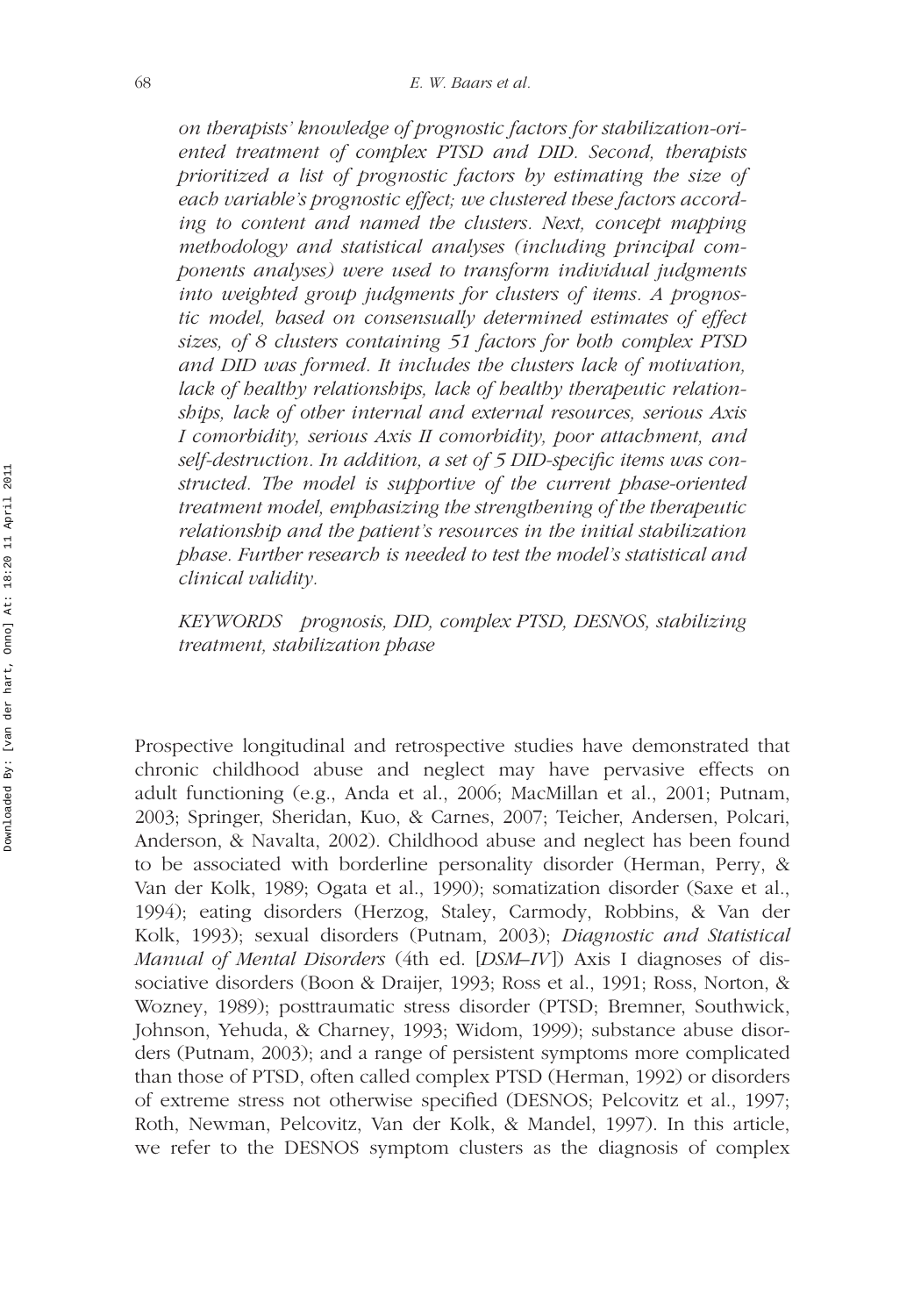PTSD; however, we note that complex PTSD is subsumed under "associated descriptive features and mental disorders" of PTSD in the *DSM–IV* classification (American Psychiatric Association, 1994, p. 425).

The current clinical standard of care for complex trauma-related disorders is phase-oriented treatment (e.g., Brown, Scheflin, & Hammond, 1998; Chu, 1998; Courtois, 1999; Herman, 1992; Van der Hart, Nijenhuis, & Steele, 2006). In most of these models, there are typically three phases of treatment involving (a) stabilization and symptom reduction, (b) integration of traumatic memories, and (c) reintegration of the personality and rehabilitation. This treatment model does not imply that the phases will occur strictly sequentially. Rather, Phase 2 treatment will periodically alternate with Phase 1 treatment, and later in the course of therapy Phase 2 and Phase 1 work will alternate with Phase 3 treatment (Courtois, 1999; Van der Hart, Brown, & Van der Kolk, 1989). Not all patients are able to reach Phase 2 (Boon, 1997). In contrast to the broad acceptance of this model in clinical practice, very little empirical evidence supports the validity of the phaseoriented model (Brand, Classen, Zaveri, & McNary, 2009; Cloitre, Koenen, Cohen, & Han, 2002). Much more empirical validation of the phase model is needed.

## PROGNOSIS OF TREATMENT FOR CHRONIC CHILDHOOD ABUSE AND NEGLECT

Prognostic models have become increasingly important in clinical practice and research for assessing the potential outcomes of a treatment intervention. In clinical practice, prognostic models are most often used for the investigation of whether the response to treatment will be affected by the characteristics of the patient and*/*or the disorder (e.g., severity). In some instances, the relationship between caregivers and patients is also part of the model. Most often, a prognostic model enables a reliable classification of patients into two or more groups of different prognoses and allows for an estimation of an individual patient's prognosis (Altman & Royston, 2000). Prognostic variables, by definition, modify treatment effects and therefore should be known, measured, analyzed, and subsequently corrected for in randomized and nonrandomized outcome studies. The integration of a valid prognostic model into outcome studies offers more precision in the statistical analysis of results. Knowledge of prognostic variables also offers the opportunity for prestratification of patients in outcome studies (McKee et al., 1999).

In the past two decades several authors have described different treatment prognoses in adult patients who experienced chronic childhood abuse and neglect. For example, based on their clinical experiences, Horevitz and Loewenstein (1994) and Kluft (1997) made distinctions between three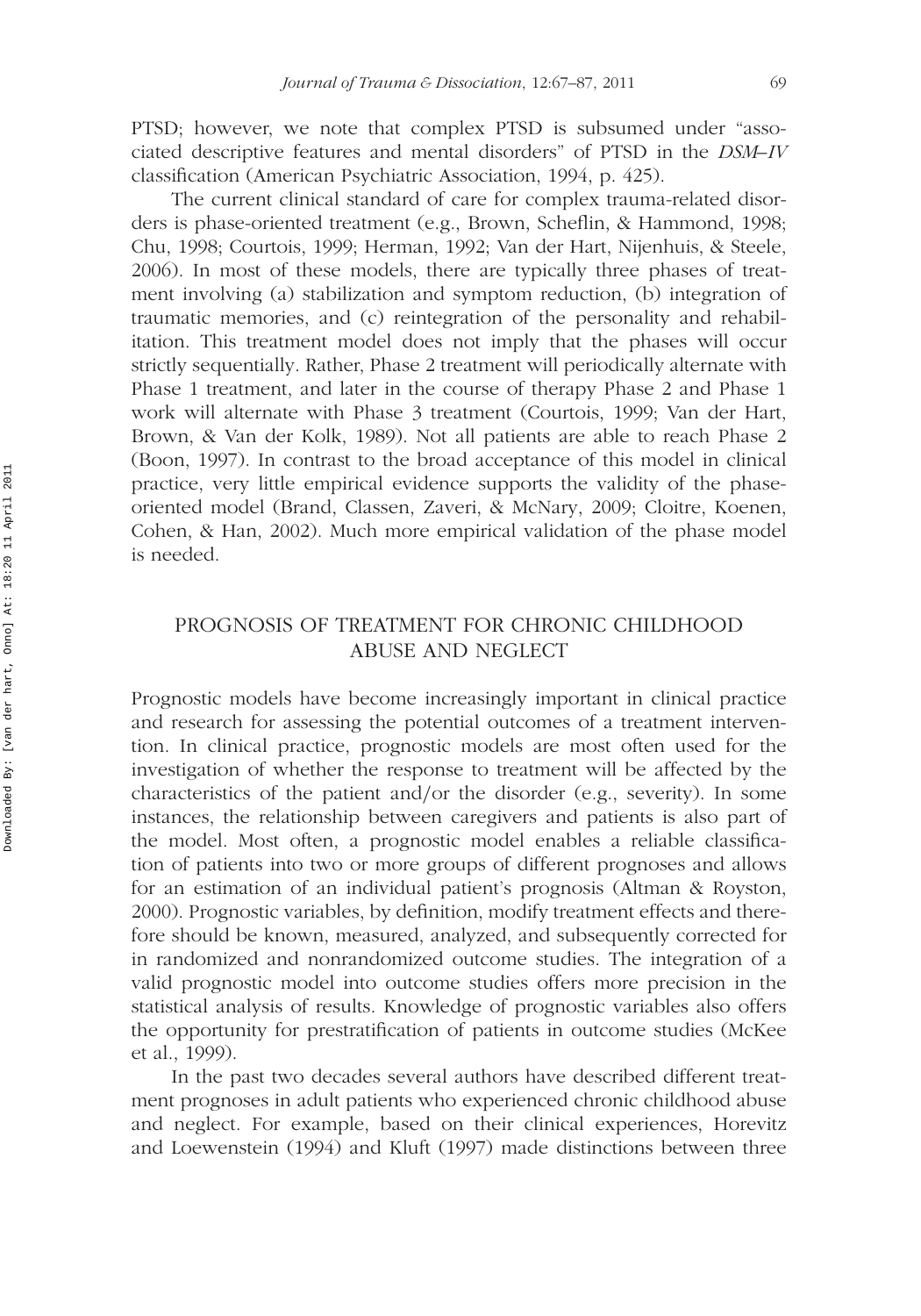subgroups of dissociative identity disorder (DID) patients with associated prognoses. The first subgroup consisted of highly functioning patients with a capacity to judge and handle situations adequately, reasonable to good social and vocational functioning, and minimal self-destructive behavior. They responded well to treatment, even if they had comorbid psychiatric problems. The second subgroup was characterized by affect dysregulation, problems with self-destructiveness, and impulsive behavior. Comorbid personality disorders were common, particularly borderline and avoidant personality disorders but also affective disorders, eating disorders, and substance abuse. Treatment of these patients was more difficult, prolonged, and marked by crises and clinical admissions. An extensive and long-term Phase 1 treatment was generally required before Phase 2 treatment could be considered. The third subgroup had the worst prognosis. The patients in this subgroup tended to have either an excessive dependence on the therapist or an ongoing detachment from the therapist. Many had sadomasochistic relationships and often showed severe, chronic, and almost untreatable self-destructive behavior. They often showed features of psychotic disorders, untreatable affective disorders, and severe personality disorders. As a rule, treatment for this subgroup was limited to Phase 1 treatment (Boon & Van der Hart, 1996). Boon (1997) developed a checklist for clinical practice in order to be able to decide whether DID patients would be able to make the transition from Phase 1 to Phase 2 treatment. The checklist encompasses the following domains: diagnostic assessment, psychiatric history and prior treatment, trauma history, ongoing abusive relationships, acceptance of diagnosis, current functioning, life cycle phase and interaction with current functioning, other problem areas interacting with current functioning (e.g., financial problems, general health problems, addiction), acceptance of treatment frame and boundaries, extent of cooperation with the therapist, specific problem areas in therapeutic relationship, and crises during treatment. Putnam (1990) estimated that one third of DID patients were not treatable. Some of the reasons cited by Putnam for this negative prognosis included the extent, length, and intensity of the traumatization; a propensity toward reenactment in adult life; the coexistence of medical and psychiatric conditions; a tendency toward dysfunctional secondary gain; an incapacity to attend to stimuli without cognitive or affective distortion; compromised intellectual capacity; and a lack of motivation to overcome past traumatic experiences. Kluft (1994) developed the Center for the Study of Dissociative States Dimensions of Therapeutic Movement Instrument in order to study the treatment progress of DID patients. This instrument has 12 dimensions: (a) therapeutic alliance, (b) integration, (c) capacity for adaptive change, (d) management of life stressors, (e) alters' responsibility for self-management, (f) restraint from self-endangerment, (g) quality of interpersonal relationships, (h) need for medication, (i) need for hospital care, (j) resolution of transference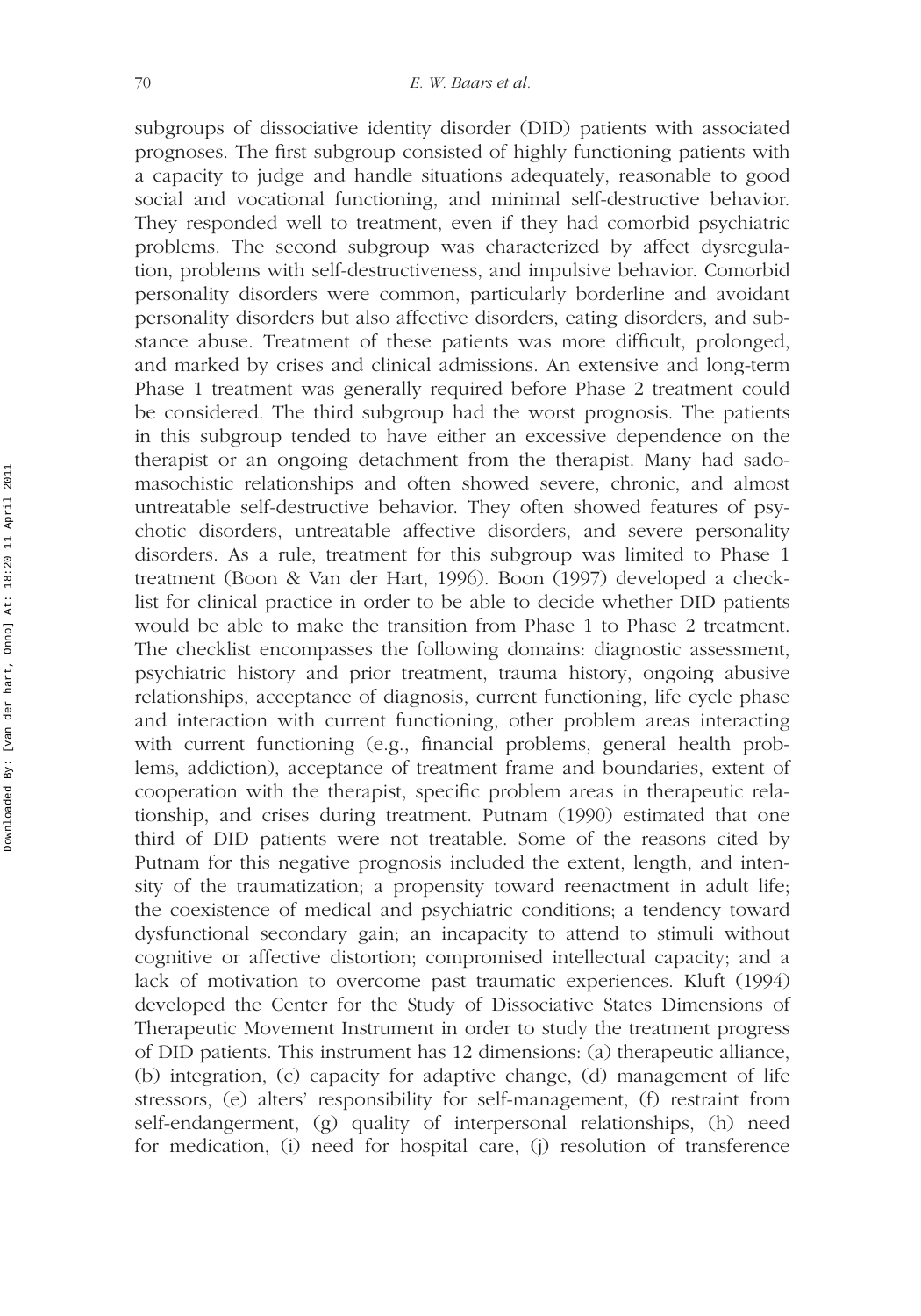phenomena, (k) inter-session contacts, and (l) subjective well-being. The results of his study, in which the scores of 31 DID patients on the 12 dimensions were monitored for 1 year, suggested that patients "can be distributed into several subgroups by virtue of the trajectories of their treatment, and that reasonable expectations for progress vary widely according to the trajectory subgroup to which a given patient proves to belong" (Kluft, 1994, p. 63).

Based on a review of the peer-reviewed literature on PTSD, Simon (1999) described several risk factors for chronicity, including the severity of the traumatic stressor, the number of traumatic stressors, the severity and duration of PTSD symptoms, preexisting PTSD, any lifetime anxiety or affective disorder, concurrent life stressors, a family history of anxiety or antisocial behavior, and the absence of support. In outcome studies on PTSD treatment*,* patients who did not respond well to treatment could be characterized by a specific cluster of symptoms, including (a) high initial levels of anger (Foa, Riggs, Massie, & Yarczower, 1995); (b) memories that reflected "mental defeat" or the absence of mental planning while reliving the trauma (Ehlers et al., 1998); (c) feelings of alienation or a sense of permanent damage from the trauma (Ehlers et al., 1998); and (d) the inability to develop a nonfragmented, coherent narrative in recounting traumatic experiences while reliving the trauma in treatment (Foa, Cashman, Jaycox, & Perry, 1997). Studying the treatment prognosis for war veterans with PTSD, Ford and Kidd (1998) found that DESNOS symptom clusters negatively predicted treatment outcome and quality-of-life measures over and above ethnicity, war zone trauma exposure severity, initial level of symptomatic severity or quality of life, PTSD, major depression, personality disorder, and early childhood trauma history.

Although several prognostic factors have been identified, to date there is no validated, coherent prognostic model to predict the outcome of each treatment phase. A prognostic model can be built after a process of identifying and subsequently defining the essential variables based on the literature and*/*or clinical expert knowledge. Then the model must be statistically and clinically validated. A statistically validated model must pass all appropriate statistical checks, including goodness of fit on the original data set (is the model the best that can be found?) and unbiased predictions on a new data set. A clinically valid model should perform satisfactorily on a new data set; the model's predictions must be sufficiently accurate for clinical purposes. In addition, clinical purposes typically require a predictive model that is based on a small number of variables (Altman & Royston, 2000).

In this study, we initiated the development of a prognostic model designed to predict the outcomes for a Phase 1 stabilization-oriented treatment for complex PTSD and DID. In the absence of empirical prognostic studies in this field, we built an expertise-based model by systematically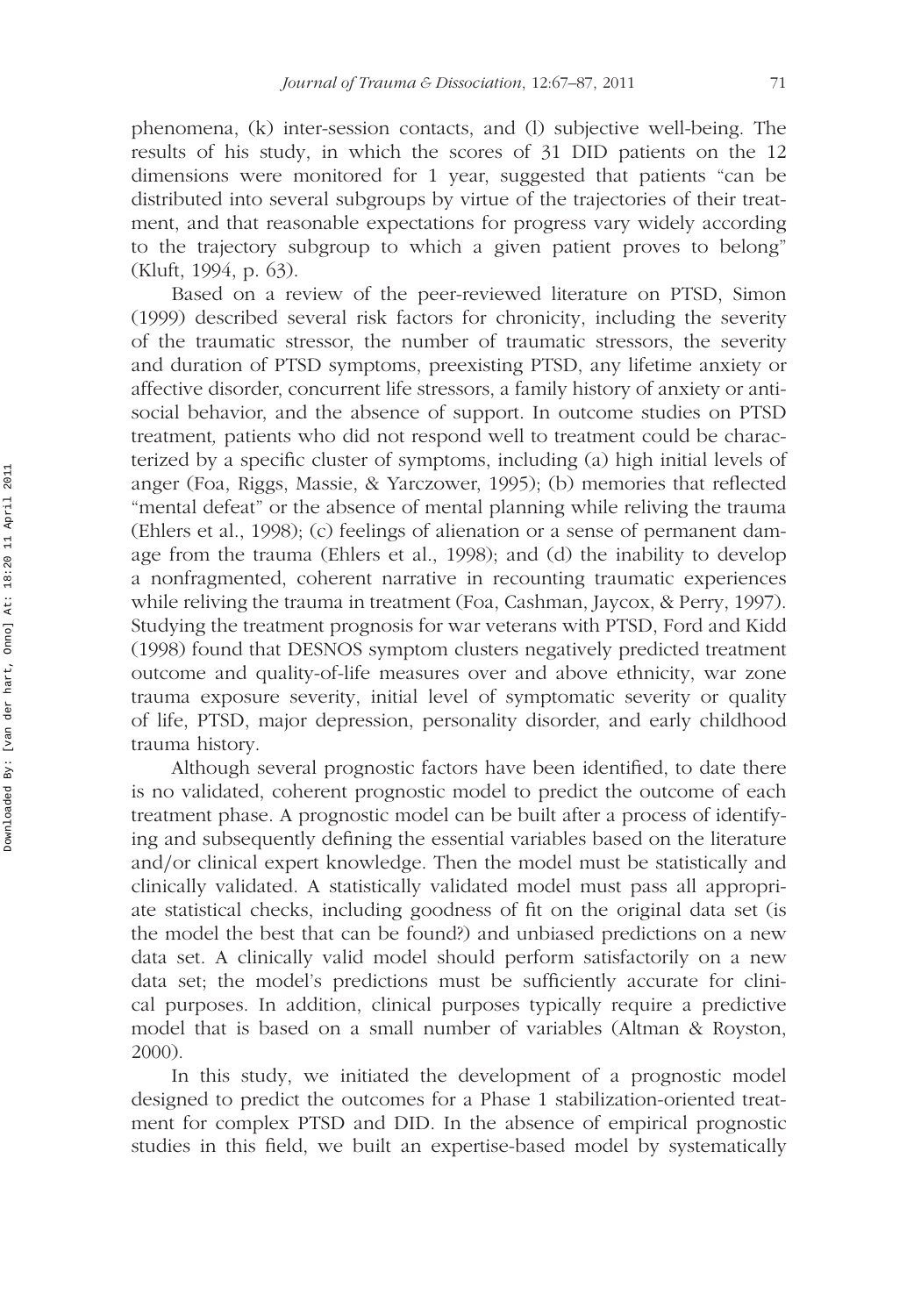

**FIGURE 1** The validation process for prognostic models.

researching the knowledge of experienced therapists on this topic (see Figure 1).

#### METHODS

#### Participants: The Experienced Therapists

A total of 110 therapists worldwide who were experienced in the treatment of DID and complex PTSD were approached for participation in the study. The first group was selected by the research team<sup>1</sup> on the basis of, according to the team, their generally known expertise on DID and*/*or complex PTSD. Other therapists were selected based on recommendations from the responding therapists. A total of 23 therapists experienced in the treatment of DID (12 men and 11 women) and 21 therapists experienced in the treatment of complex PTSD (4 men and 17 women) responded. Therapists were trained in psychology (25), psychiatry (16), psychotherapy (2), and clinical social work (1). Therapists worked in the United States (25), The Netherlands (9), Canada (4), the United Kingdom (2), Australia (1), Germany (1), Israel (1), and New Zealand (1). All therapists had been engaged in the treatment of DID or complex PTSD for more than 5 years (highest answer category). Of the therapists, 95% (DID group) and 90% (complex PTSD group) were experienced in individual psychotherapeutic treatment, 50% (DID group) and 55% (complex PTSD group) were experienced in group treatment, and 100% (DID group) and 95% (complex PTSD group) were treating patients in an outpatient treatment setting. Moreover, 50% (DID group) and 35% (complex PTSD group) were also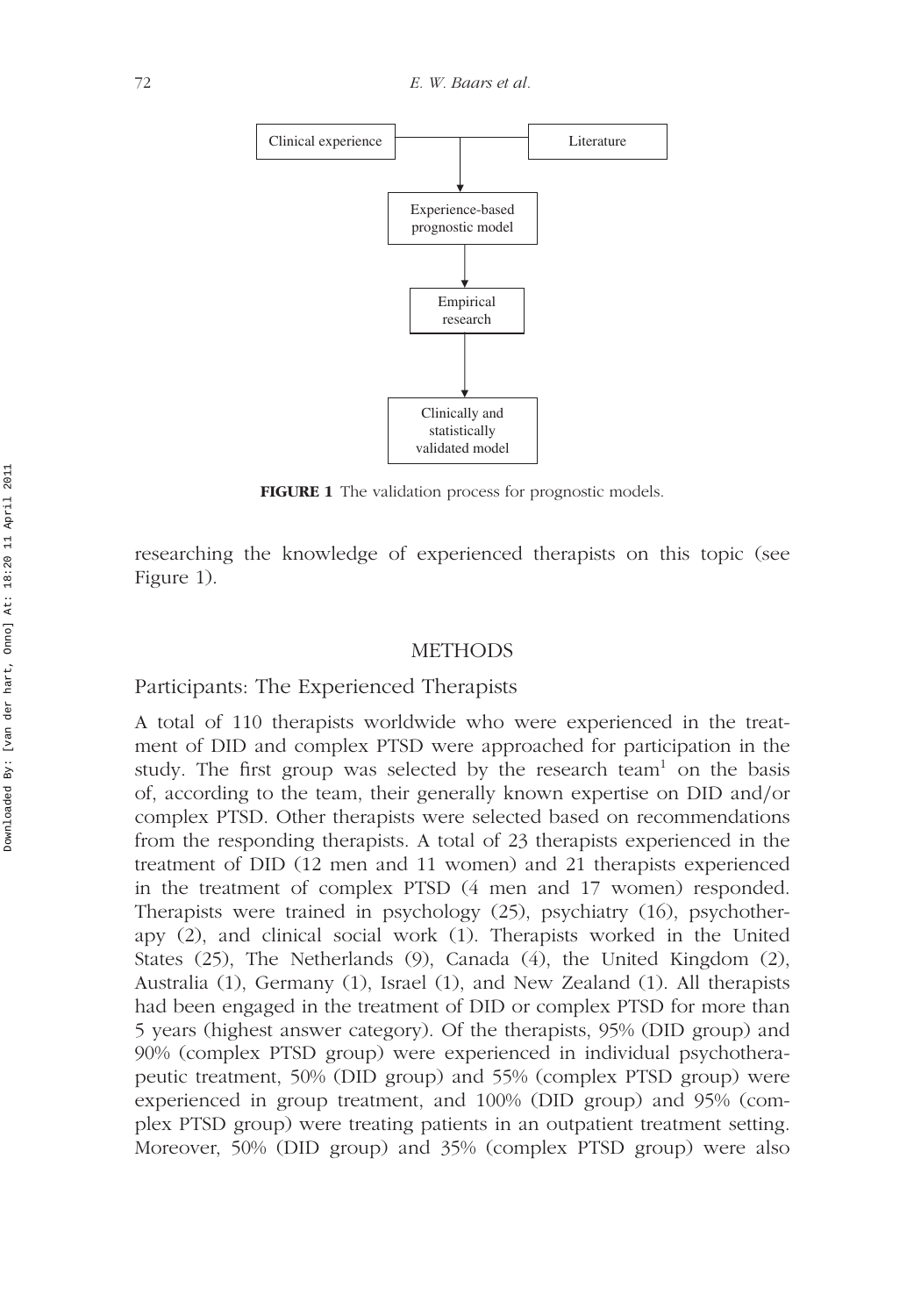treating patients in an inpatient setting. The average number of complex trauma patients treated was more than 20 for both groups of therapists. Two recruited therapists were excluded because they completed their questionnaires incorrectly. Thus, the analyses were performed on 22 (DID group) and 20 (complex PTSD group) questionnaires.

#### Procedure

The procedure was based on concept mapping methodology, a methodology that is used to map the main elements of a complex concept relatively rapidly and easily based on the domain-specific expert knowledge of participants in two rounds. In the first round, participants are asked to describe, according to their own experience, the most important aspects of the chosen concept. In the second round, the total list of aspects described by all participants is presented and each participant is asked to prioritize each aspect (range = *not important* to *most important* for the concept) and to cluster aspects that, according to their own experience, belong together content-wise. In order to obtain a concept that is based on all judgments of all participants, the results of the second round are analyzed by means of specific statistical procedures, for example using the Ariadne program for concept mapping (Nederlands Centrum Geestelijke Volksgezondheid, 1995). Concept map analyses include principal components analysis (PCA), hierarchical cluster analysis, and calculation of mean ratings. PCA creates a concept map on which the aspects can be plotted. First the statistical program creates a matrix for each participant, indicating whether a given pair of aspects was grouped together during the structuring  $(1 = \text{yes}, 0 = \text{no}).$ Next the statistical program transforms all of these individual matrices into a group matrix, which is then used as input for the PCA. The first two dimensions of the PCA solution are displayed as the concept map. The more frequently aspects are grouped together, the closer they are plotted on the map. Hierarchical cluster analysis is then used to cluster the aspects, using the coordinates of the aspects as input. In concept mapping, it is common to start with a 50-cluster solution and then keep clustering until the clusters no longer make sense conceptually. The last meaningful clustering is then the final solution (Trochim, 1989; see Figure 2 for an example). Finally, mean ratings are calculated for both the aspects and the clusters. The final solution and the mean ratings are then discussed with the research group, and the clusters are labeled.

In the first round of this study, experienced therapists were asked to complete a questionnaire that included two parts. In the first part, they were asked to provide a list of 5 to 10 aspects of patients that, according to their own clinical judgment, would best predict negative treatment outcomes in Phase 1 treatment (stabilization and symptom reduction). In the second part, the participants were given a list of several categories of possible prognostic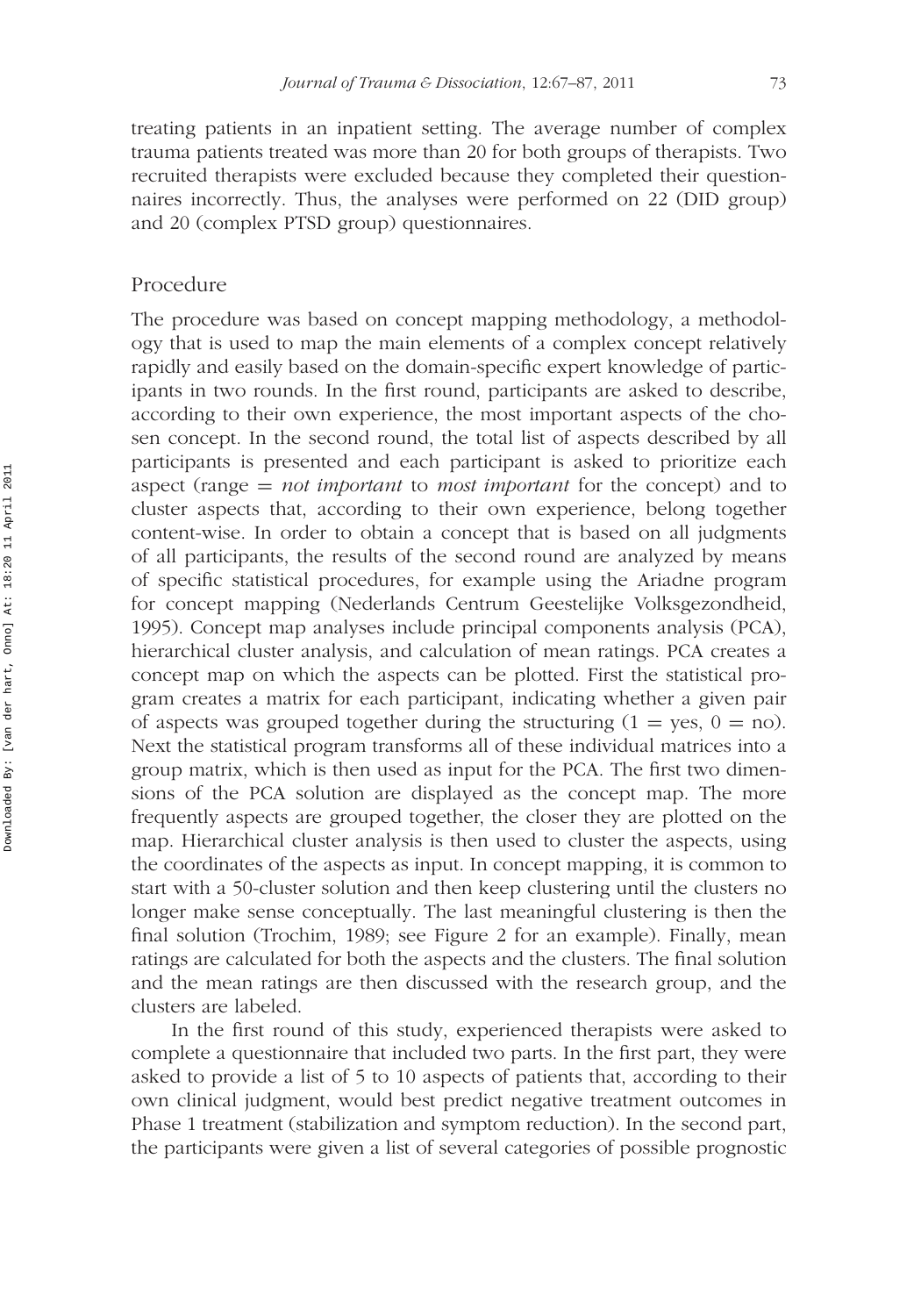

**FIGURE 2** A point-cluster map showing 90 ideas arranged by multidimensional scaling and grouped into seven nonoverlapping partitions by hierarchical cluster analysis. This map was used to help in statewide planning for the public health spending of tobacco settlement money in Hawaii and provides a framework for subsequent follow-up evaluation (Trochim & Kane, 2005).

variables (based on the first survey conducted with experienced therapists and the literature chosen by the research team). Participants were asked to rate how well each presumed prognostic variable would predict treatment outcomes in the stabilization phase. Variables were rated in terms of the size of the prognostic effect:  $1 = no$  effect,  $2 = little$  effect,  $3 = medium$  effect,  $4 = \text{large effect}, \text{and } 5 = \text{very large effect}.$ 

The variables were grouped into five categories: (a) comorbid Axis I + II *DSM–IV* diagnoses, (b) psychological variables (e.g., hostility, little motivation to lead a normal life; 32 items covered DID, 34 items covered complex PTSD), (c) patients' history of adversities (e.g., history of abuse at an early age, frequent admissions to psychiatric hospitals; 4 items), (d) features of patients' current lives (e.g., ongoing sexual abuse, little social support from their partner; 9 items), and (e) features of patients' therapy systems and therapeutic processes (e.g., repetitive use of mental health institutions, inability or diminished ability to learn from crises; 14 items). In addition, there was one category for DID-specific symptoms (e.g., frequent dysfunctional switching, little cooperation between the therapist and perpetrator alters; 9 items, only for DID therapists). Participants were also invited to add new variables to each category that in their view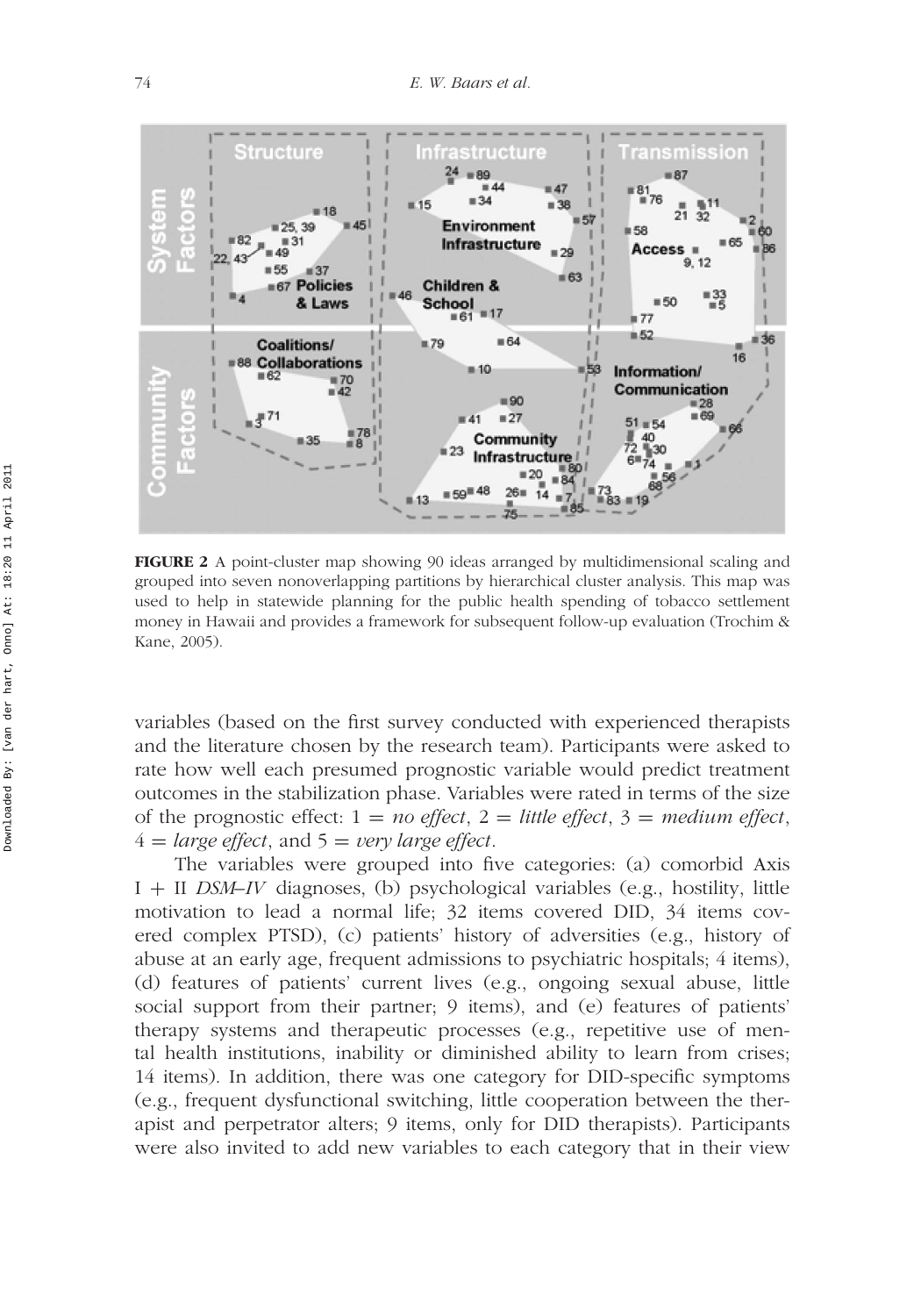constituted major predictors of treatment outcomes in the first treatment phase.

In the second round, another questionnaire was constructed on the basis of the first-round results; it included 80 items (DID) and 63 items (complex PTSD). A total of 13 DID therapists and 9 complex PTSD therapists who had participated in the first round also completed the second-round questionnaire. This number of respondents allowed for further data analysis as it surpassed the minimum of eight participants that was methodologically required to have sufficient statistical power to build an expertise-based concept (Nederlands Centrum Geestelijke Volksgezondheid [NCGV], 1995).

Participants were asked first to estimate the size of the prognostic effect for each variable that had been added to the list during the first round. Next they were invited to cluster the variables that, in their opinion, were related content-wise. Finally, they were asked to name the clusters.

#### Data Analyses

Data from the second-round survey were entered into the software program Ariadne (NcGV, 1995). The program processed the input from the prioritizing and clustering procedures and produced a model that featured the clusters or domains of items that, according to the participants, belonged together in terms of content. Per-item mean scores were calculated. We considered the most influential factors as those with mean scores greater than 3.5 (1 = *no effect*,  $2 =$  *little effect*,  $3 =$  *medium effect*,  $4 =$  *large effect*, and  $5 =$  *very large effect*; NcGV, 1995).

#### RESULTS

The first round of the concept mapping procedure resulted in two lists of prognostic variables: one list with 316 items (DID) and one with 419 items (complex PTSD). We used four methodological criteria—overlap with other items, ambiguity (i.e., an item has more than one meaning), singularity (i.e., an item is not a compound of more than one content), and concreteness (i.e., an item is specific, not vague or general)—and a minimum cutoff score of 3.5 to reduce the number of items to 80 for DID and 63 for complex PTSD. These items were presented to the participants in the second round.

The second round resulted in two prognostic models: one with eight clusters and 46 items (DID; see Table 1) and one with eight clusters and 38 items (complex PTSD; see Table 2). Five items were specific to DID because they were related to the presence of dissociative parts of the personality (see Table 1). A total of 28 items overlapped in the DID and the complex PTSD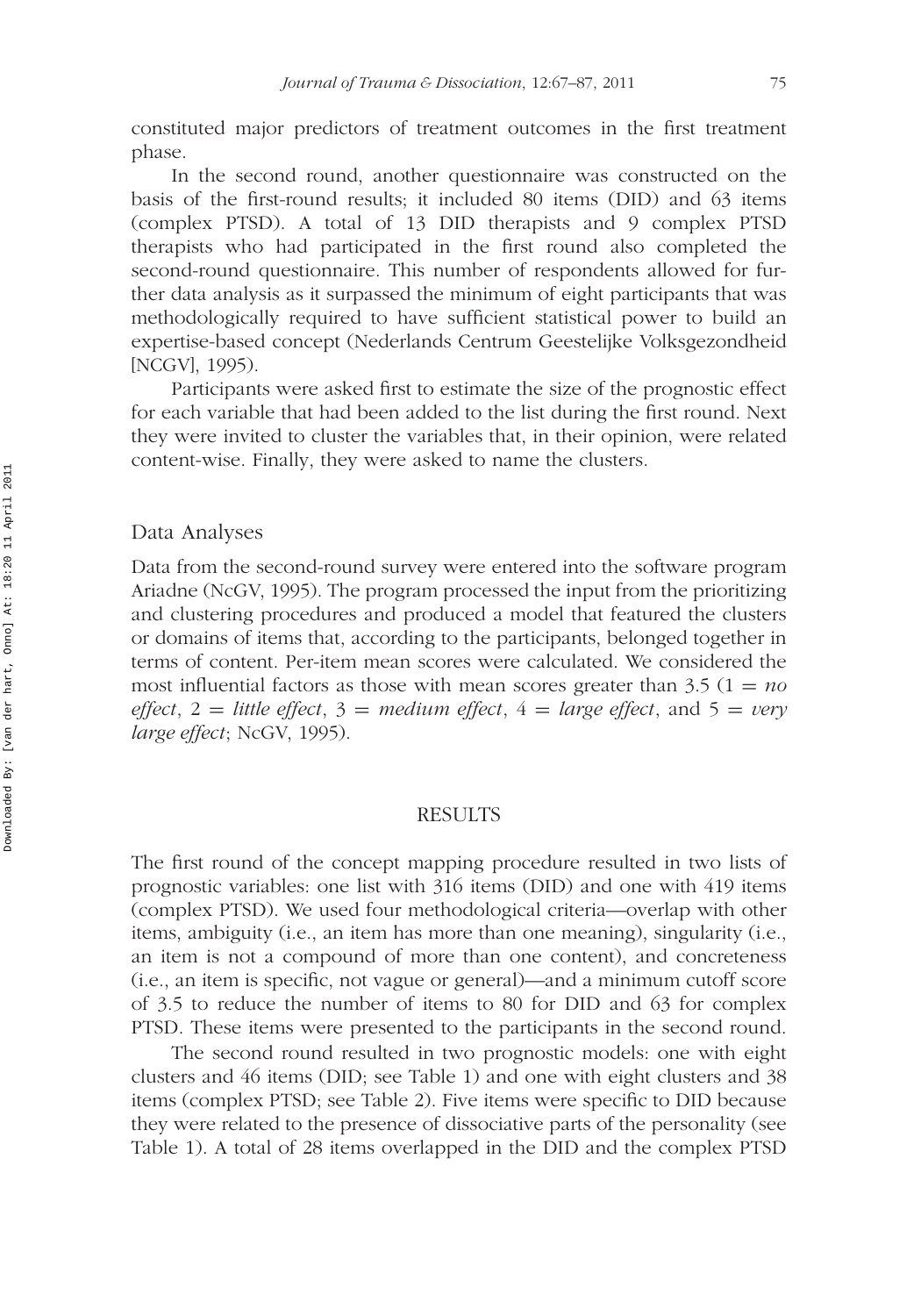**TABLE 1** DID Clusters of Prognostic Factors

| Cluster   | Items                                                                                                                        |
|-----------|------------------------------------------------------------------------------------------------------------------------------|
| Cluster 1 | Schizophrenia (4.58)                                                                                                         |
|           | Organic mental disorder (4.09)                                                                                               |
|           | Psychotic disorder (4.08)                                                                                                    |
|           | Schizotypal or schizoid personality disorder (3.83)                                                                          |
|           | More than one severe Axis I disorder in addition to an Axis II disorder (3.77)                                               |
|           | Current addiction (substance abuse [alcohol and/or drugs], sexual addiction,<br>addiction to crises, etc.) $(3.69)$          |
| Cluster 2 | Antisocial personality disorder (4.31)                                                                                       |
|           | Paranoid personality disorder (4.31)                                                                                         |
|           | Narcissistic personality disorder (3.77)<br>Borderline personality disorder (3.62)                                           |
|           | Lack of empathy (for self and others) (3.54)                                                                                 |
| Cluster 3 | Strong investment in secondary gain from having DID (4.15)                                                                   |
|           | Lack of motivation to lead a normal life (3.95)                                                                              |
|           | History of severe, chronic trauma, especially when ritualized and sadistic (3.85)                                            |
|           | Lack of development of coping skills (3.67)                                                                                  |
|           | Lack of interpersonal skills (3.52)                                                                                          |
| Cluster 4 | Amnesia for ongoing abuse (as victim and/or perpetrator) (4.38)                                                              |
|           | Severe resistance against constructive communication among dissociative parts of<br>the personality $(4.08)^*$               |
|           | Severe inability to distinguish between past and present (3.92)                                                              |
|           | Little or no social support in general (3.86)                                                                                |
|           | Lack of resources as precondition for therapy (e.g., financial, housing) (3.83)                                              |
|           | Little or no work, school, or other daily employment (3.81)                                                                  |
|           | Patient's current significant others resist patient's attempts to be more                                                    |
|           | independent (3.65)                                                                                                           |
|           | Poorly functioning alters in daily life $(3.65)^*$                                                                           |
|           | Lack of "psychological energy" due to advanced age, physical disease, stressful                                              |
|           | events, involvement with legal system, etc. (3.60)<br>Extreme avoidance of trauma-related material (3.57)                    |
|           | Current or recent traumatizing events (other than mentioned in Items 71 and 72)                                              |
|           | (3.55)                                                                                                                       |
|           | Undue dominance of child alters in daily life $(3.54)$ <sup>*</sup>                                                          |
|           | Frequent dysfunctional switching (3.53)*                                                                                     |
|           | Frequent uncontrollable reexperiencing of trauma (3.50)                                                                      |
| Cluster 5 | Current ongoing abusive relationships, including sexual and/or physical abuse<br>(4.29)                                      |
|           | Current abuse, suicide, murder, or molestation of family member (4.09)                                                       |
|           | Hindrance of therapy by therapist and/or (mental health care) staff (3.92)                                                   |
|           | Prior treatment with abusive therapist(s) $(3.75)$                                                                           |
|           | High dependence on mental health care workers between therapy sessions (3.70)                                                |
| Cluster 6 | Severely impaired ability to build a therapeutic relationship (4.52)                                                         |
|           | Poor "closeness of fit" between patient and therapist (4.35)<br>Severely impaired ability to abide by treatment rules (4.10) |
|           | Lack of responsibility for own share in the therapeutic process $(4.05)$                                                     |
|           | Little cooperation between therapist and dissociative parts of the personality                                               |
|           | $(4.05)^*$                                                                                                                   |
|           | Inability/diminished ability to handle transference situations (3.71) Dishonesty                                             |
|           | (3.69)                                                                                                                       |
| Cluster 7 | Strongly involved in self-destructiveness (3.54)                                                                             |
| Cluster 8 | Strongly involved in antisocial behavior (4.33)                                                                              |
|           | Severe attachment problems (4.17)                                                                                            |
|           | History of no positive attachment experiences in general (3.77)                                                              |

*Notes:* Prognostic scores are in parentheses (range = 0–5). Asterisks denote DID-specific features. DID = dissociative identity disorder.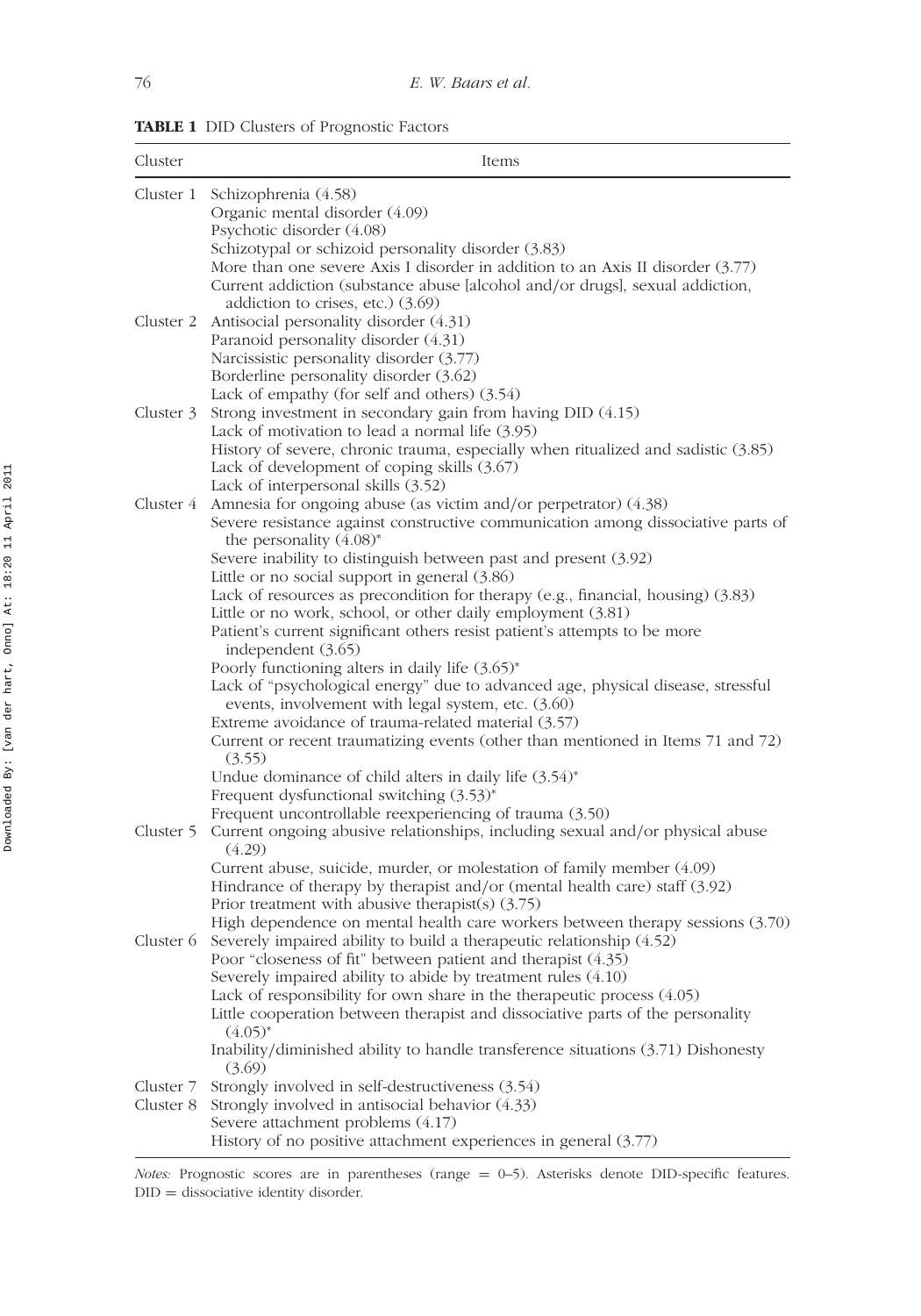**TABLE 2** Complex PTSD Clusters of Prognostic Factors

| Cluster   | Items                                                                                                                                                                                                                                                                                                                                                                                                                                                                                                                                                                                                                                                                                       |
|-----------|---------------------------------------------------------------------------------------------------------------------------------------------------------------------------------------------------------------------------------------------------------------------------------------------------------------------------------------------------------------------------------------------------------------------------------------------------------------------------------------------------------------------------------------------------------------------------------------------------------------------------------------------------------------------------------------------|
| Cluster 1 | Lack of motivation to lead a normal life $(4.50)$<br>Current addiction (substance abuse [alcohol and/or drugs], sexual addiction,<br>addiction to crises, etc.) (4.30)                                                                                                                                                                                                                                                                                                                                                                                                                                                                                                                      |
| Cluster 2 | Schizophrenia (4.00)<br>Bipolar disorder (3.70)<br>Schizotypal of schizoid personality disorder (3.70)                                                                                                                                                                                                                                                                                                                                                                                                                                                                                                                                                                                      |
| Cluster 3 | More than one severe Axis I disorder in addition to an Axis II disorder (4.20)<br>Antisocial personality disorder (4.20)<br>Narcissistic personality disorder (4.10)<br>Borderline personality disorder (3.80)<br>Paranoid personality disorder (3.80)                                                                                                                                                                                                                                                                                                                                                                                                                                      |
| Cluster 4 | Current ongoing abusive relationships, including sexual and/or physical abuse<br>(4.84)<br>History of severe, chronic trauma, especially when ritualized and sadistic (4.30)<br>Prior treatment with abusive therapist(s) $(4.20)$<br>Lack of responsibility for own share in the therapeutic process $(4.20)$<br>Hindrance of therapy by therapist and/or (mental health care) staff $(4.10)$<br>Current abuse, suicide, murder, or molestation of a family member (4.10)<br>Strong investment in secondary gain from having complex PTSD/DESNOS<br>(4.00)<br>Frequent crises (3.90)<br>Dishonesty (3.70)<br>Current of recent traumatic life event (other than in Items 52 and 53) (3.63) |
| Cluster 5 | History of no positive attachment experiences in general (4.60)<br>Severely impaired ability to build a therapeutic relationship (4.45)<br>Strongly involved in antisocial relationships (including abusing others) (4.35)<br>Lack of empathy (for self and others) (4.22)<br>History of complaints and lawsuits against prior therapists (4.20)<br>Inability to trust others $(4.20)$<br>Severely impaired ability to abide by treatment rules (4.00)                                                                                                                                                                                                                                      |
| Cluster 6 | Strongly involved in self-destructiveness (4.30)<br>Severe and persistent self-blame (3.67)                                                                                                                                                                                                                                                                                                                                                                                                                                                                                                                                                                                                 |
| Cluster 7 | Lack of resources as precondition for therapy (e.g., financial, housing) (3.80)<br>Patient's current significant others resist patient's attempts to be more<br>independent $(3.74)$<br>Absence of development of personal resources (e.g., friends, career, or religious<br>affiliation) (3.70)<br>Little or no social support in general (3.70)<br>Little or no work, school, or other daily employment (3.70)<br>Lack of ego strength and ego resources (3.70)<br>History of lack of basic resources (education, poverty, homelessness) (3.64)<br>Lack of interpersonal skills (3.50)                                                                                                    |
| Cluster 8 | Severe cognitive disorganization or distortion (4.00)                                                                                                                                                                                                                                                                                                                                                                                                                                                                                                                                                                                                                                       |

*Notes:* Prognostic scores are in parentheses (range = 0–5). PTSD = posttraumatic stress disorder; DESNOS = disorders of extreme stress not otherwise specified.

prognostic models (see Table 3), including 61% (28*/*46) of the DID and 74% (28*/*38) of the complex PTSD factors. However, 28 other items were specific to either DID or complex PTSD, including 39% (18*/*46) of the DID and 26% (10*/*38) of the complex PTSD factors (see Table 4).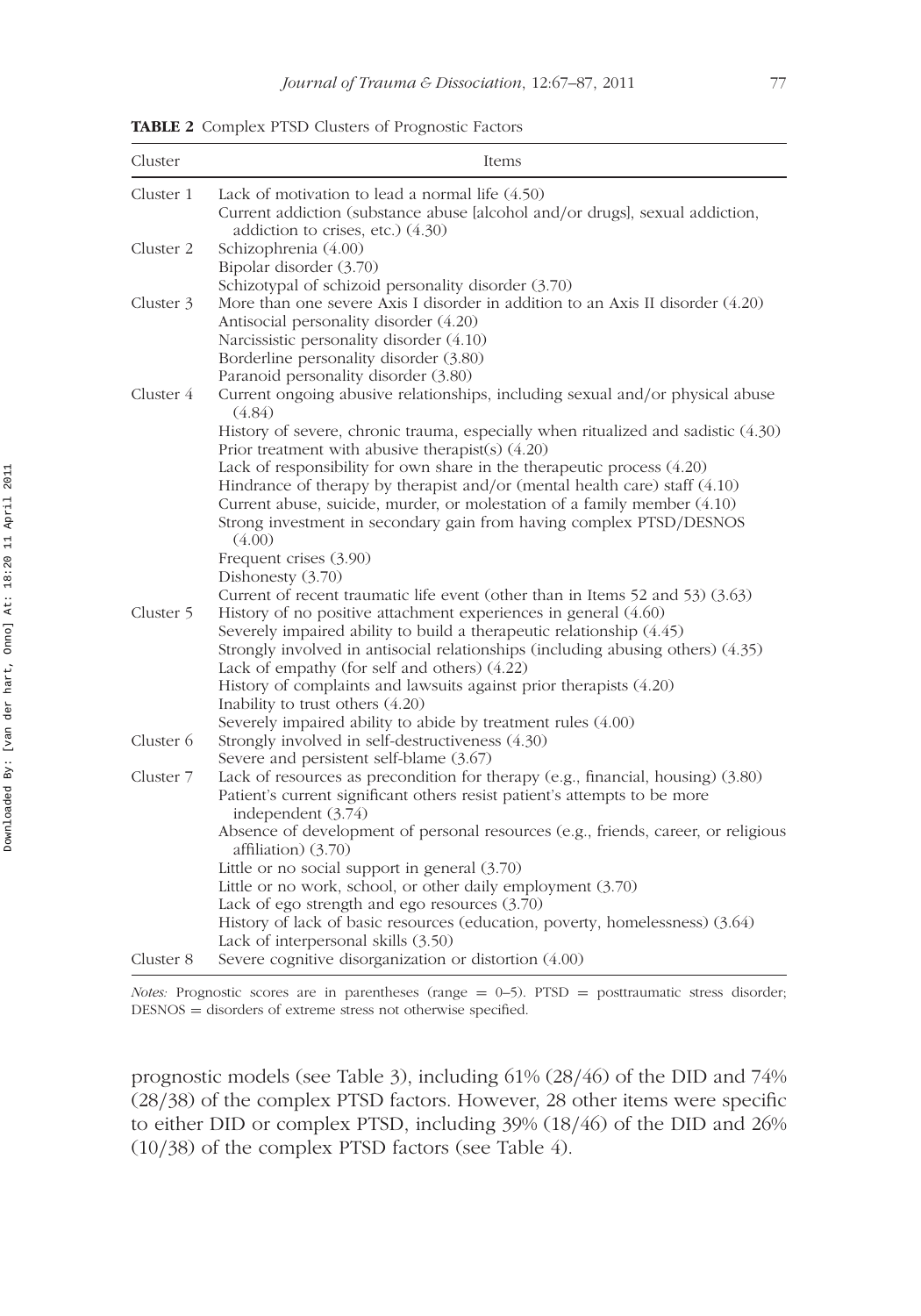|                                                                                                            |            | Prognostic score (0-5) |
|------------------------------------------------------------------------------------------------------------|------------|------------------------|
| Item $(n = 28)$                                                                                            | <b>DID</b> | Complex PTSD           |
| Schizophrenia                                                                                              | 4.58       | 4.00                   |
| Severely impaired ability to build a therapeutic relationship                                              | 4.52       | 4.45                   |
| Antisocial personality disorder                                                                            | 4.31       | 4.20                   |
| Paranoid personality disorder                                                                              | 4.31       | 3.80                   |
| Current ongoing abusive relationships, including sexual<br>and/or physical abuse                           | 4.29       | 4.84                   |
| Strong investment in secondary gain from having<br>DID/complex PTSD                                        | 4.15       | 4.00                   |
| Severely impaired ability to abide by treatment rules                                                      | 4.10       | 4.00                   |
| Current abuse, suicide, murder, or molestation of family<br>member                                         | 4.09       | 4.10                   |
| Lack of responsibility for own share in the therapeutic<br>process                                         | 4.05       | 4.20                   |
| Lack of motivation to lead a normal life                                                                   | 3.95       | 4.10                   |
| Hindrance of therapy by therapist and/or (mental health<br>care) staff                                     | 3.92       | 4.10                   |
| Little or no social support in general                                                                     | 3.86       | 3.70                   |
| History of severe, chronic trauma, especially when ritualized<br>and sadistic                              | 3.85       | 4.30                   |
| Lack of resources as precondition for therapy (e.g., financial,<br>housing)                                | 3.83       | 3.80                   |
| Schizotypal or schizoid personality disorder                                                               | 3.83       | 3.70                   |
| Little or no work, school, or other daily employment                                                       | 3.81       | 3.70                   |
| Narcissistic personality disorder                                                                          | 3.77       | 4.10                   |
| History of no positive attachment experience in general                                                    | 3.77       | 4.60                   |
| More than one severe Axis I disorder in addition to an Axis II<br>disorder                                 | 3.77       | 4.20                   |
| Prior treatment with abusive therapist $(s)$                                                               | 3.75       | 4.20                   |
| Borderline personality disorder                                                                            | 3.62       | 3.80                   |
| Lack of empathy (for self and others)                                                                      | 3.54       | 4.22                   |
| Current addiction (substance abuse [alcohol and/or drugs],<br>sexual addiction, addiction to crises, etc.) | 3.69       | 4.30                   |
| Dishonesty                                                                                                 | 3.69       | 3.70                   |
| Patient's current significant others resist patient's attempts to                                          | 3.65       | 3.74                   |
| be more independent                                                                                        |            |                        |
| Current or recent traumatizing events                                                                      | 3.55       | 3.63                   |
| Strongly involved in self-destructiveness                                                                  | 3.54       | 4.30                   |
| Lack of interpersonal skills                                                                               | 3.52       | 3.50                   |

**TABLE 3** Overlapping Factors of the DID and the Complex PTSD Prognostic Models

*Notes:* DID = dissociative identity disorder; PTSD = posttraumatic stress disorder.

Finally, three considerations led us to construct an overall prognostic model for DID and complex PTSD. First, 23 factors that did not overlap for DID and PTSD (13 DID items [all items besides the 5 DID-specific items] and 10 complex PTSD items) in the initial models were found to overlap when a lower prognostic effect cutoff score was imposed (3.0 instead of 3.5). Second, initial experience-based prognostic models require clinical and statistical validation in which less relevant items (presumably those with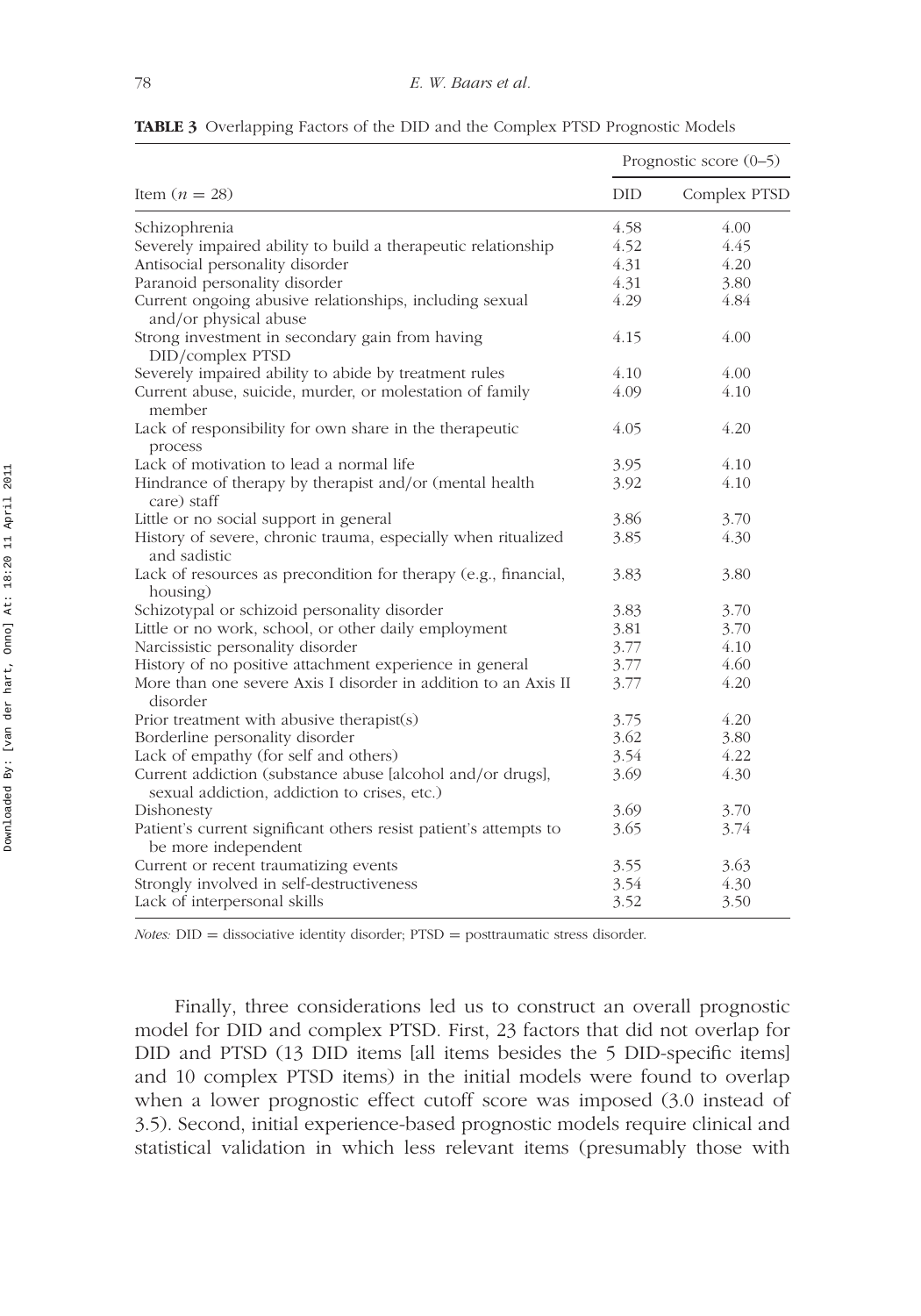**TABLE 4** Nonoverlapping Factors of the DID and the Complex PTSD Prognostic Models

| $DID(18$ items)                                                                                                                                                                                                                                                                                                                                                                                                                                                                                                                                                                                                                                                                                                                                                                                                                                                                                                                                                                                                                                                                                                                                                                                                                                       | Complex PTSD (10 items)                                                                                                                                                                                                                                                                                                                                                                                                                                                                                                                                                                                                         |
|-------------------------------------------------------------------------------------------------------------------------------------------------------------------------------------------------------------------------------------------------------------------------------------------------------------------------------------------------------------------------------------------------------------------------------------------------------------------------------------------------------------------------------------------------------------------------------------------------------------------------------------------------------------------------------------------------------------------------------------------------------------------------------------------------------------------------------------------------------------------------------------------------------------------------------------------------------------------------------------------------------------------------------------------------------------------------------------------------------------------------------------------------------------------------------------------------------------------------------------------------------|---------------------------------------------------------------------------------------------------------------------------------------------------------------------------------------------------------------------------------------------------------------------------------------------------------------------------------------------------------------------------------------------------------------------------------------------------------------------------------------------------------------------------------------------------------------------------------------------------------------------------------|
| Amnesia for ongoing abuse (as victim and/or<br>perpetrator) (4.38)<br>Poor "closeness of fit" between patient and<br>therapist $(4.35)$<br>Strongly involved in antisocial behavior (4.33)<br>Severe attachment problems (4.17)<br>Organic mental disorder (4.09)<br>Psychotic disorder (4.08)<br>Severe resistance against constructive<br>communication among dissociative parts of<br>the personality $(4.08)^*$<br>Little cooperation between therapist and<br>dissociative parts of the personality $(4.05)^*$<br>Severe inability to distinguish between past and<br>present $(3.92)$<br>Inability/diminished ability to handle<br>transference situations $(3.71)$<br>High dependence on mental health care<br>workers between therapy sessions (3.70)<br>Lack of development of coping skills $(3.67)$<br>Poorly functioning alters in daily life $(3.65)^*$<br>Lack of "psychological energy" due to advanced<br>age, physical disease, stressful events,<br>involvement with legal system, etc. (3.60)<br>Extreme avoidance of trauma-related material<br>(3.57)<br>Undue dominance of child alters in daily life<br>$(3.54)^*$<br>Frequent dysfunctional switching (3.53)*<br>Frequent uncontrollable reexperiencing of<br>trauma $(3.50)$ | Strongly involved in antisocial<br>relationships (including abusing<br>others) $(4.35)$<br>History of complaints and lawsuits<br>against prior therapists (4.20)<br>Inability to trust others $(4.20)$<br>Severe cognitive disorganization or<br>distortion $(4.00)$<br>Frequent crises (3.90)<br>Bipolar disorder (3.70)<br>Absence of development of personal<br>resources (e.g., friends, career, or<br>religious affiliation) $(3.70)$<br>Lack of ego strength and ego resources<br>(3.70)<br>Severe and persistent self-blame (3.67)<br>History of lack of basic resources<br>(education, poverty, homelessness)<br>(3.64) |

*Notes:* Prognostic scores are in parentheses (range = 0–5). Asterisks denote DID-specific features. DID = dissociative identity disorder; PTSD = posttraumatic stress disorder.

lower prognostic scores) are eliminated. Third, it is advantageous to have an overall prognostic model for DID and complex PTSD: Using one prognostic model, one can compare data for the two diagnostic groups and assemble data in larger datasets during subsequent statistical and clinical validation.

Thus, an overall prognostic model containing 51 items for both DID and complex PTSD was constructed (see Figure 3). In addition, a set of five DID-specific items was constructed that can be added to Clusters 5 and 8 of the final model (see Figure 3) for DID patients.

#### Cluster Names

The names of the eight clusters of the overlapping model were formulated on the basis of the cluster names proposed by the respondents and subsequent discussion within the research group. The first cluster, *lack of*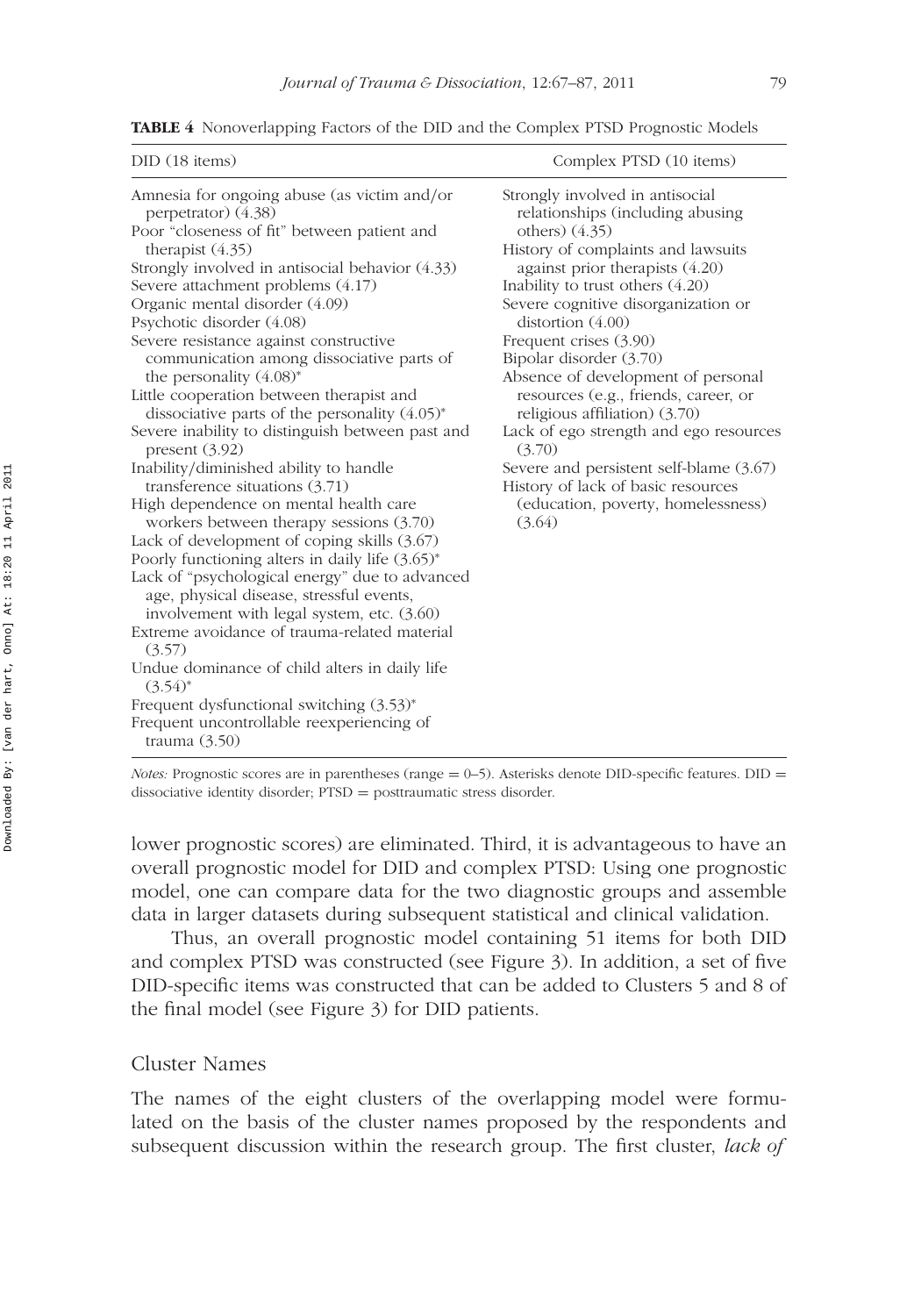| Cluster                                        | Items                                                                                                                                                                                                                                                                                                                                                                                         | Absent present<br>$\widehat{\mathcal{E}}$<br>$\mathbf{f}$ | present present<br>$\widehat{c}$ | $\widehat{\Xi}$ | Minimally Moderately Strongly Very strongly<br>present<br>$\widehat{\mathbf{e}}$ | scores<br>Total |
|------------------------------------------------|-----------------------------------------------------------------------------------------------------------------------------------------------------------------------------------------------------------------------------------------------------------------------------------------------------------------------------------------------------------------------------------------------|-----------------------------------------------------------|----------------------------------|-----------------|----------------------------------------------------------------------------------|-----------------|
| Lack of motivation<br>Cluster 1:               | Strong investment in secondary gain from having DID/complex<br>Lack of motivation to lead a normal life<br>Lack of development of coping skills<br>PTSD                                                                                                                                                                                                                                       |                                                           |                                  |                 |                                                                                  |                 |
| comorbidity<br>Serious Axis<br>Cluster 2:      | More than one severe Axis I disorder in addition to an Axis II<br>Current addiction (substance abuse [alcohol and/or drugs],<br>sexual addiction, addiction to crises, etc.)<br>Psychotic disorder<br>Bipolar disorder<br>Schizophrenia<br>disorder                                                                                                                                           |                                                           |                                  |                 |                                                                                  |                 |
| comorbidity<br>Serious Axis II<br>Cluster 3:   | Severe cognitive disorganization or distortion<br>Schizotypal or schizoid personality disorder<br>Narcissistic personality disorder<br>Antisocial personality disorder<br>personality disorder<br>Organic mental disorder<br>Paranoid                                                                                                                                                         |                                                           |                                  |                 |                                                                                  |                 |
| Lack of healthy<br>relationships<br>Cluster 4: | Current abuse, suicide, murder, or molestation of family member<br>History of severe, chronic trauma, especially when ritualized and<br>Current ongoing abusive relationships, including sexual and/or<br>Hindrance of therapy by therapist and/or (mental health care)<br>Prior treatment with abusive therapist(s)<br>Borderline personality disorder<br>physical abuse<br>sadistic<br>stat |                                                           |                                  |                 |                                                                                  |                 |
|                                                | crises Dishonesty<br>Frequent                                                                                                                                                                                                                                                                                                                                                                 |                                                           |                                  |                 |                                                                                  |                 |
|                                                |                                                                                                                                                                                                                                                                                                                                                                                               |                                                           |                                  |                 |                                                                                  |                 |

**FIGURE 3** Checklist of prognostic variables predicting stabilizing treatment outcomes for complex PTSD and DID. The italicized texts concern the DID-specific items. DID = dissociative identity disorder; PTSD = posttraumat **FIGURE 3** Checklist of prognostic variables predicting stabilizing treatment outcomes for complex PTSD and DID. The italicized texts concern the DID-specific items. DID = dissociative identity disorder; PTSD = posttraumatic stress disorder.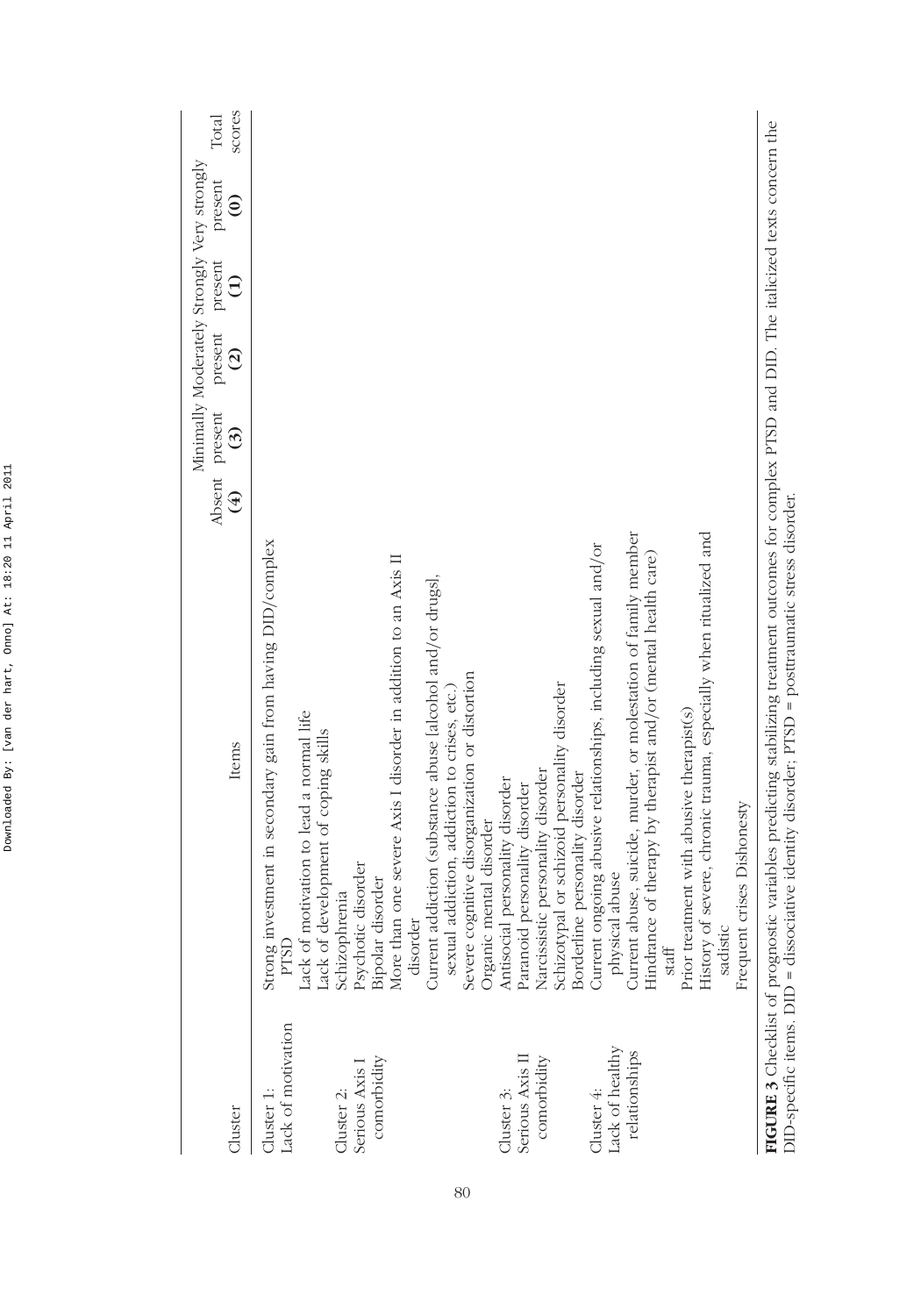| Cluster                                                             | Items                                                                                                                                                                                                                                                                                                                                                           | Absent<br>$\bigoplus$ | present<br>$\odot$ | present<br>$\widehat{c}$ | present<br>$\widehat{\Xi}$ | Minimally Moderately Strongly Very strongly<br>present<br>$\widehat{\mathbf{e}}$ | scores<br>Total |
|---------------------------------------------------------------------|-----------------------------------------------------------------------------------------------------------------------------------------------------------------------------------------------------------------------------------------------------------------------------------------------------------------------------------------------------------------|-----------------------|--------------------|--------------------------|----------------------------|----------------------------------------------------------------------------------|-----------------|
| ack of healthy<br>relationships<br>therapeutic<br>Cluster 5:        | Lack of responsibility for own share in the therapeutic<br>Severely impaired ability to abide by treatment rules<br>Poor "closeness of fit" between patient and therapist<br>Inability/diminished ability to handle transference<br>Severely impaired ability to build a therapeutic<br>relationship<br>situations<br>process                                   |                       |                    |                          |                            |                                                                                  |                 |
| relationships (DID)<br>Lack of healthy<br>therapeutic<br>Cluster 5: | Little cooperation between therapist and dissociative<br>parts of the personality                                                                                                                                                                                                                                                                               |                       |                    |                          |                            |                                                                                  |                 |
| Poor attachment<br>Cluster 6:                                       | Strongly involved in antisocial relationships (including<br>History of no positive attachment experiences in<br>History of complaints and lawsuits against prior<br>Strongly involved in antisocial behavior<br>empathy (for self and others)<br>Severe attachment problems<br>Inability to trust others<br>abusing others)<br>therapists<br>general<br>Lack of |                       |                    |                          |                            |                                                                                  |                 |
| Self-destruction<br>Cluster 7:                                      | Strongly involved in self-destructiveness<br>and persistent self-blame<br>Severe                                                                                                                                                                                                                                                                                |                       |                    |                          |                            |                                                                                  |                 |

FIGURE 3 Continued. **FIGURE 3** *Continued.*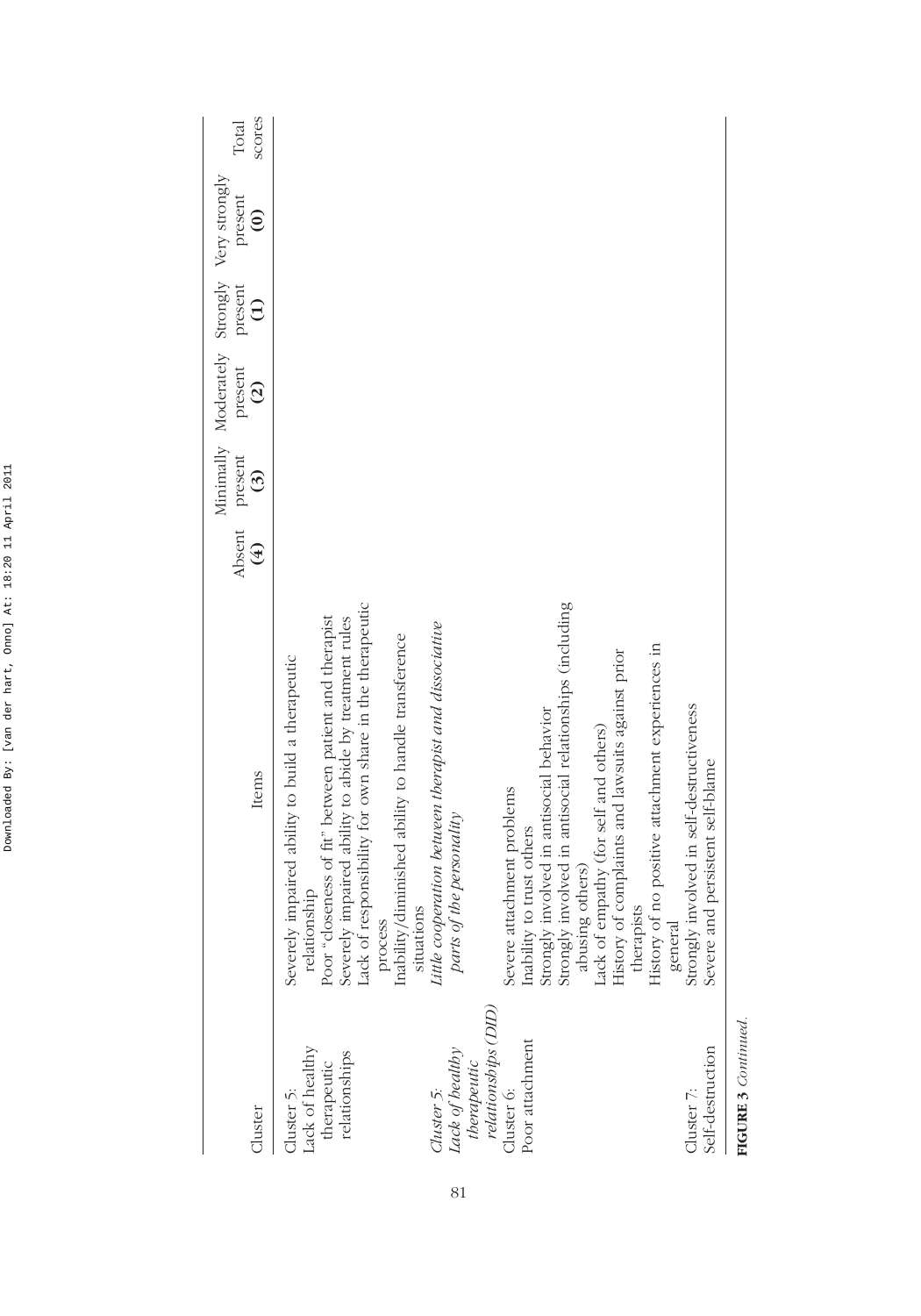| Cluster                                                                 | Items                                                                                                                                                                                                                                                                                                                                                                                                                                                                                                                                                                                                           | Absent<br>$\left( 4\right)$ | present<br>$\odot$ | present<br>$\widehat{c}$ | present<br>$\widehat{\Xi}$ | Minimally Moderately Strongly Very strongly<br>present<br>$\widehat{\mathbf{e}}$ | scores<br>Total |
|-------------------------------------------------------------------------|-----------------------------------------------------------------------------------------------------------------------------------------------------------------------------------------------------------------------------------------------------------------------------------------------------------------------------------------------------------------------------------------------------------------------------------------------------------------------------------------------------------------------------------------------------------------------------------------------------------------|-----------------------------|--------------------|--------------------------|----------------------------|----------------------------------------------------------------------------------|-----------------|
| and external<br>resources<br>Cluster 8:                                 | Patient's current significant others resist patient's attempts to be<br>Lack of resources as precondition for therapy (e.g., financial,<br>High dependence on mental health care workers between<br>Amnesia for ongoing abuse (as victim and/or perpetrator)<br>Lack of other internal Severe inability to distinguish between past and present<br>Frequent uncontrollable reexperiencing trauma<br>Extreme avoidance of trauma-related material<br>Current or recent traumatizing events<br>no social support in general<br>Lack of interpersonal skills<br>more independent<br>therapy sessions<br>ittle or 1 |                             |                    |                          |                            |                                                                                  |                 |
|                                                                         | Lack of "psychological energy" due to advanced age, physical<br>disease, stressful events, involvement with legal system, etc.<br>Absence of development of personal resources (e.g., friends,<br>History of lack of basic resources (education, poverty,<br>Little or no work, school, or other daily employment<br>Lack of ego strength and ego resources<br>career, or religious affiliation)<br>homelessness)<br>housing                                                                                                                                                                                    |                             |                    |                          |                            |                                                                                  |                 |
| Lack of other internal<br>resources (DID)<br>and external<br>Cluster 8: | Severe resistance against constructive communication among<br>Poorly functioning dissociative parts of the personality in<br>Undue dominance of child alters in daily life<br>dissociative parts of the personality<br>Frequent dysfunctional switching<br>daily life                                                                                                                                                                                                                                                                                                                                           |                             |                    |                          |                            |                                                                                  |                 |

FIGURE 3 Continued. **FIGURE 3** *Continued.*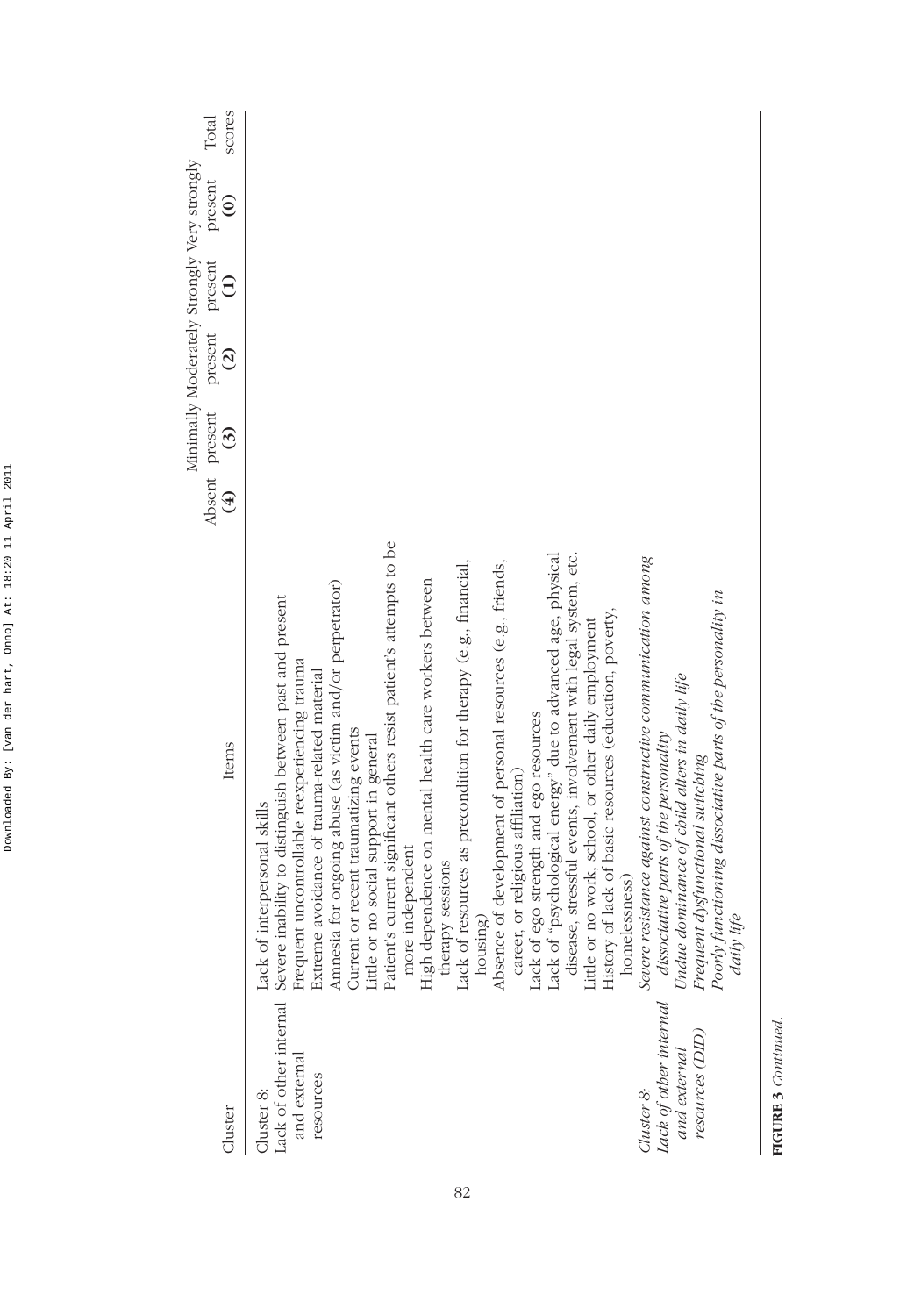| Cluster                                                                                                                                                                                                                                                                                                                                                                                                                                                                                                                                                                                                                                                                                                       | Items                                                                             | $\bigoplus$ | Absent present<br>$\widehat{c}$ | present<br>$\overline{c}$ | present<br>$\widehat{\Xi}$ | Minimally Moderately Strongly Very strongly<br>present<br>$\widehat{\mathbf{e}}$ | scores<br>Total |
|---------------------------------------------------------------------------------------------------------------------------------------------------------------------------------------------------------------------------------------------------------------------------------------------------------------------------------------------------------------------------------------------------------------------------------------------------------------------------------------------------------------------------------------------------------------------------------------------------------------------------------------------------------------------------------------------------------------|-----------------------------------------------------------------------------------|-------------|---------------------------------|---------------------------|----------------------------|----------------------------------------------------------------------------------|-----------------|
| 3. Serious Axis II comorbidity: 0–20<br>4. Lack of healthy relationships: 0–28<br>5. Lack of healthy therapeutic relationships: 0–20 (complex PTSD); 0–24 (DID)<br>7. Self-destruction:<br>8. Lack of other internal and external resources:<br>relationships:<br>Minimum and maximum scores per cluster:<br>TOTAL SUM SCORE OF ALL CLUSTERS:<br>$0 - 28$<br>4. Lack of healthy relationships:<br>5. Lack of healthy therapeutic re<br>3. Serious Axis II comorbidity:<br>2. Serious Axis I comorbidity:<br>2. Serious Axis I comorbidity:<br>TOTAL SCORE PER CLUSTER<br>1. Lack of motivation: 0-12<br>6. Poor attachment: 0-28<br>7. Self-destruction: 0-8<br>1. Lack of motivation:<br>6. Poor attachment: | 8. Lack of other internal and external resources: 0-60 (complex PTSD); 0-76 (DID) |             |                                 |                           |                            |                                                                                  |                 |
| Minimum and maximum total sum scores:<br>Complex PTSD: $0-204$                                                                                                                                                                                                                                                                                                                                                                                                                                                                                                                                                                                                                                                |                                                                                   |             |                                 |                           |                            |                                                                                  |                 |

83

 $-DID: 0-224$ <br>**FIGURE 3** Continued. **FIGURE 3** *Continued.*

- DID: 0–224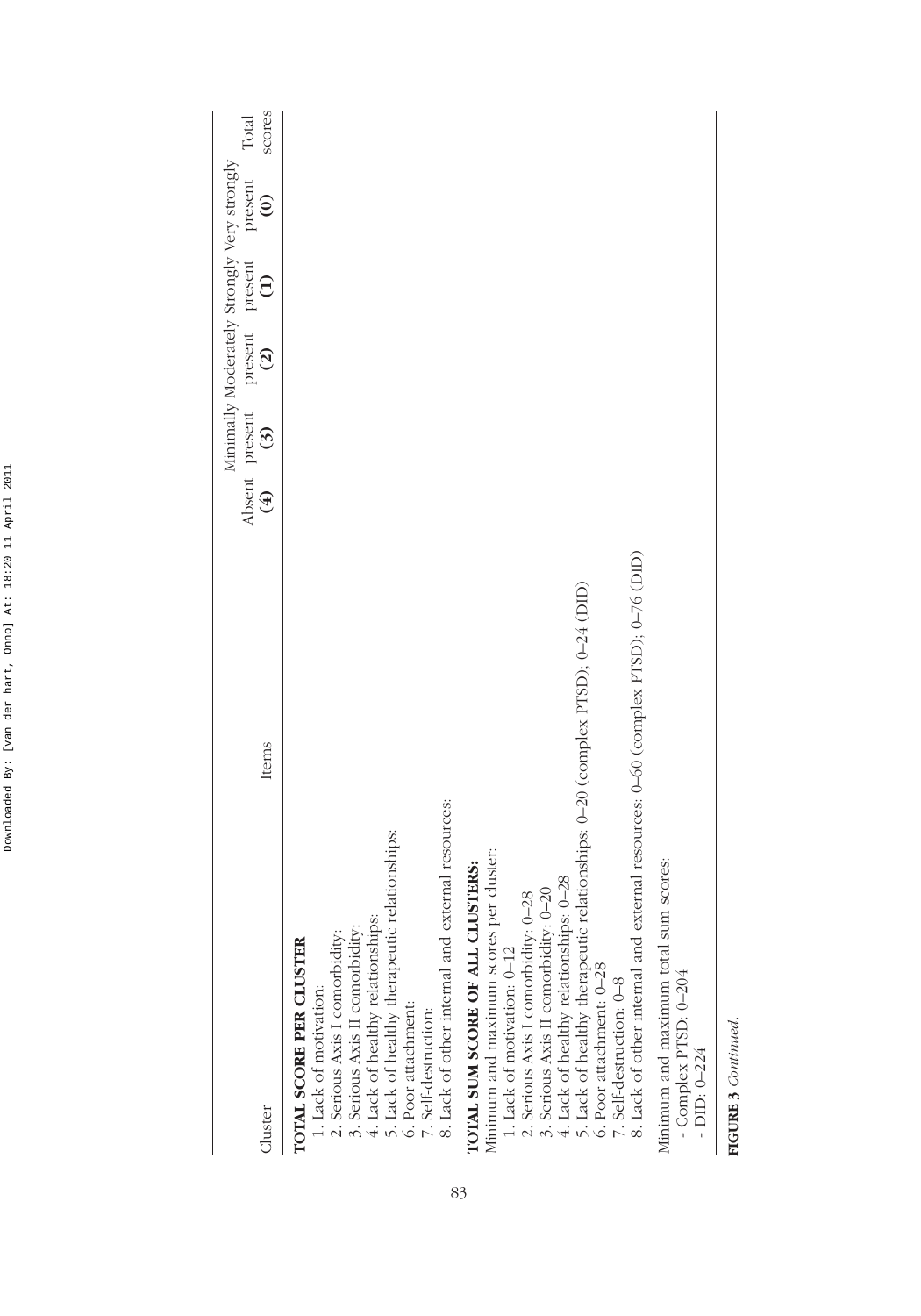*motivation*, comprised items related to a lack of motivation to become a healthier person and the underdevelopment of coping skills learned in therapy; the latter was considered an expression of the lack of motivation. The second cluster, *serious Axis I comorbidity*, comprised items related to severe Axis I disorders that had been diagnosed. The third cluster, *serious Axis II comorbidity*, comprised items related to specific personality disorders that had been diagnosed that have a large impact on adult functioning. The fourth cluster, *lack of healthy relationships*, comprised items related to a lack of both current and past supportive relationships and the expression of a lack of healthy relationships (e.g., frequent crises). The fifth cluster, *lack of healthy therapeutic relationships*, comprised items related to several aspects regarding the inability to develop a healthy therapeutic relationship. The sixth cluster, *poor attachment*, comprised items related to both current and past attachment problems and aspects that express the quality of attachment (e.g., antisocial relationships). The seventh cluster, *self-destruction*, comprised items related to a tendency for self-destructive behavior. Finally, the eighth cluster, *lack of other internal and external resources*, comprised items related to the presence or absence of past and current internal and external resources that are deemed important for adequate daily functioning but that are not part of previously described clusters.

#### DISCUSSION

In this study, we initiated the development of a prognostic model designed to predict the outcomes for Phase 1 stabilization-oriented treatment for complex PTSD and DID. Many items in the eight clusters of this model are described in the literature on clinical experience and outcome studies (e.g., Boon, 1997; Brand et al., 2009; Cloitre et al., 2002; Foa et al., 1995; Ford & Kidd, 1998; Horevitz & Loewenstein, 1994; Kluft, 1994, 1997; Simon, 1999; Van der Hart et al., 2006), suggesting that the model is not only expertise based but also embedded in and coherent with the literature on this topic.

The model will contribute further to the treatment of complex PTSD and DID patients if the future validation process is successfully finished. Then it will enable clinicians to make a reliable classification of patients into two or more groups with different prognoses and will allow for an estimation of an individual patient's prognosis. However, in the current stage of the development of the model, clinicians can use the model as a checklist (see Figure 3). Each item can be rated in terms of the extent to which it is present in the patient: absent  $(4)$ , minimally present  $(3)$ , moderately present  $(2)$ , strongly present (1) or very strongly present (0). Thus, a total score (range: complex PTSD =  $0-204$ , DID =  $0-224$ ) and cluster scores can be calculated. Therapists can use the results of the checklist to focus their therapeutic attention toward specific treatment goals related to the prognostic categories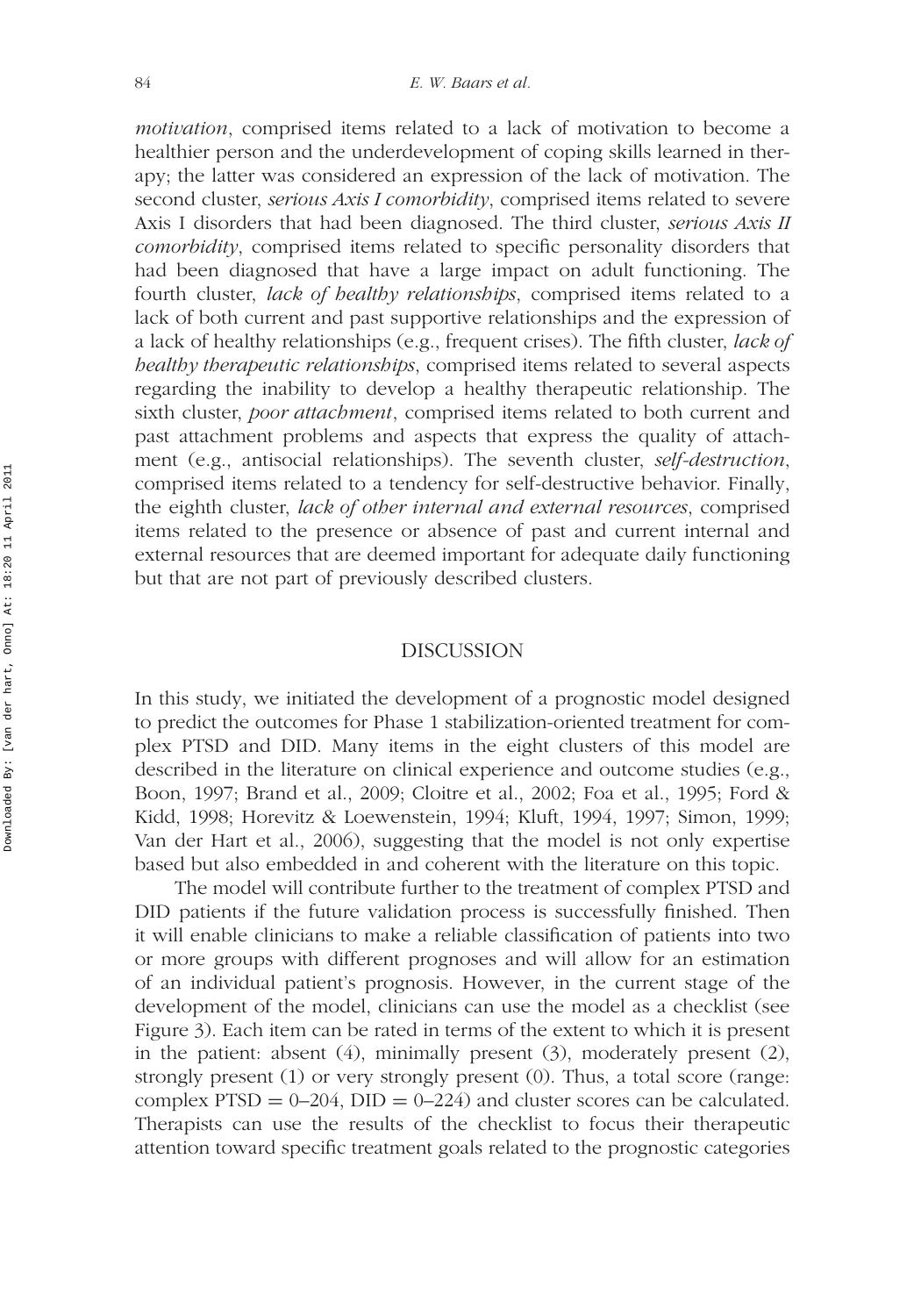(e.g., improving treatment motivation), or, in the case of a low total score, they can be aware that treatment goals might be limited to the stabilization phase only.

One limitation of this study is that the final results are based on the judgments of only 13 DID therapists and 9 complex PTSD therapists. Although from a methodological point of view a minimum of eight therapists is required for sufficient power (NcGV, 1995), the small number of respondents might have led to selection bias.

Another limitation of this study is that the model presented here is rationally derived (expertise based) and not yet clinically or statistically based. Future work should empirically test the questionnaire to determine whether it is empirically able to predict patients' responses to treatment. Further research is necessary to clarify the relationships between prognostic variables and to validate the model statistically and clinically.

#### NOTE

1. The research team consisted of medical doctors and psychologists, all with more than 10 years of experience in treating and researching chronic traumatization.

#### REFERENCES

- Altman, D. G., & Royston, P. (2000). What do we mean by validating a prognostic model? *Statistics in Medicine*, *19*, 453–473.
- American Psychiatric Association. (1994). *Diagnostic and statistical manual of mental disorders* (4th ed.). Washington, DC: Author.
- Anda, R. F., Felitti, V. J., Bremner, J. D., Walker, J. D., Whitfield, C., & Perry, B. D. (2006). The enduring effects of abuse and related adverse experiences in childhood: A convergence of evidence from neurobiology and epidemiology. *European Archives of Psychiatry and Clinical Neuroscience*, *256*, 174–186.
- Boon, S. (1997). The treatment of traumatic memories in DID: Indications and contra-indications. *Dissociation*, *10*, 65–79.
- Boon, S., & Draijer, N. (1993). Multiple personality disorder in The Netherlands: A clinical investigation of 71 patients. *American Journal of Psychiatry*, *150*, 489–494.
- Boon, S., & Van der Hart, O. (1996). Stabilisatie en symptoomreductie in de behandeling van patiënten met een meervoudige persoonlijkheidsstoornis [Stabilization and symptom reduction in the treatment of patients with a multiple personality disorder]. *Tijdschrift voor Psychiatrie*, *38*, 159–171.
- Brand, B. L., Classen, C. C., Zaveri, P., & McNary, S. (2009). A review of dissociative disorders treatment studies. *Journal of Nervous and Mental Disease*, *197*, 646–654.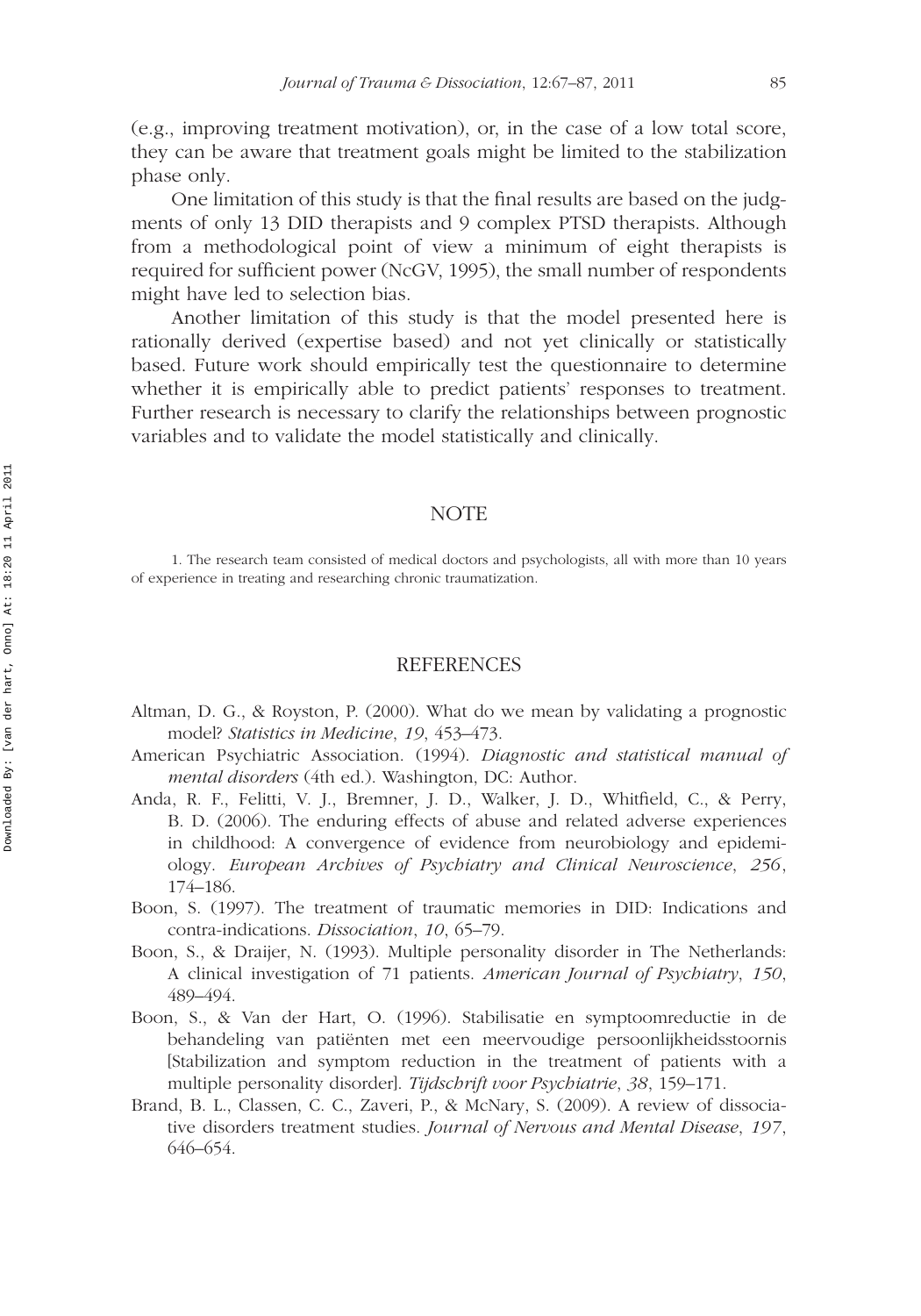- Bremner, J. D., Southwick, S. M., Johnson, D. R., Yehuda, R., & Charney, D. S. (1993). Childhood physical abuse and combat-related posttraumatic stress disorder in Vietnam veterans. *American Journal of Psychiatry*, *150*, 235–239.
- Brown, D. P., Scheflin, A. W., & Hammond, D. C. (1998). *Memory, trauma, treatment and the law*. New York, NY: Norton.
- Chu, J. A. (1998). *Rebuilding shattered lives: The responsible treatment of complex post-traumatic and dissociative disorders*. New York, NY: Wiley.
- Cloitre, M., Koenen, K. C., Cohen, L. R., & Han, H. (2002). Skills training in affective and interpersonal regulation followed by exposure: A phase-based treatment for PTSD related to childhood abuse. *Journal of Consulting and Clinical Psychology*, *70*, 1067–1074.
- Courtois, C. (1999). *Recollections of sexual abuse: Treatment principles and guidelines*. New York, NY: Norton.
- Ehlers, A., Clark, D. M., Dunmore, E., Jaycox, L. H., Meadows, E. A., & Foa, E. B. (1998). Predicting response to exposure treatment in PTSD: The role of mental defeat and alienation. *Journal of Traumatic Stress*, *11*, 457–471.
- Foa, E. B., Cashman, L., Jaycox, L. H., & Perry, K. J. (1997). The validation of a selfreport measure of posttraumatic stress disorder: The Posttraumatic Diagnostic Scale. *Psychological Assessment*, *9*, 445–451.
- Foa, E. B., Riggs, D. S., Massie, E. D., & Yarczower, M. (1995). The impact of fear activation and anger on the efficacy of exposure treatment for posttraumatic stress disorder. *Behavior Therapy*, *26*, 487–499.
- Ford, J. D., & Kidd, P. (1998). Early childhood trauma and disorders of extreme stress as predictors of treatment outcome with chronic posttraumatic stress disorder. *Journal of Traumatic Stress*, *11*, 743–759.
- Herman, J. L. (1992). *Trauma and recovery*. New York, NY: Basic Books.
- Herman, J. L., Perry, J. C., & Van der Kolk, B. A. (1989). Childhood trauma in borderline personality disorder. *American Journal of Psychiatry*, *146*, 490–495.
- Herzog, D. B., Staley, J. E., Carmody, S., Robbins, W. M., & Van der Kolk, B. A. (1993). Childhood sexual abuse in anorexia nervosa and bulimia nervosa: A pilot study. *Journal of the American Academy of Child and Adolescent Psychiatry*, *32*, 962–966.
- Horevitz, R., & Loewenstein, R. J. (1994). The rational treatment of multiple personality disorder. In S. J. Lynn & J. W. Rhue (Eds.), *Dissociation: Clinical and theoretical perspectives* (pp. 289–316). New York, NY: Guilford Press.
- Kluft, R. P. (1994). Treatment trajectories in multiple personality disorder. *Dissociation*, *1*, 63–76.
- Kluft, R. P. (1997). On the treatment of traumatic memories: Always? Never? Sometimes? Now? Later? *Dissociation*, *10*, 80–90.
- MacMillan, H. L., Fleming, J. E., Streiner, D. L., Lin, E., Boyle, M. H., Jamieson, E., *...* Beardslee, W. R. (2001). Childhood abuse and lifelong psychopathology in a community sample. *American Journal of Psychiatry*, *158*, 1878–1883.
- McKee, M., Britton, A., Black, N., McPherson, K., Sanderson, C., & Bain, C. (1999). Methods in health services research: Interpreting the evidence: Choosing between randomised and non-randomised studies. *British Medical Journal*, *319*, 312–315.